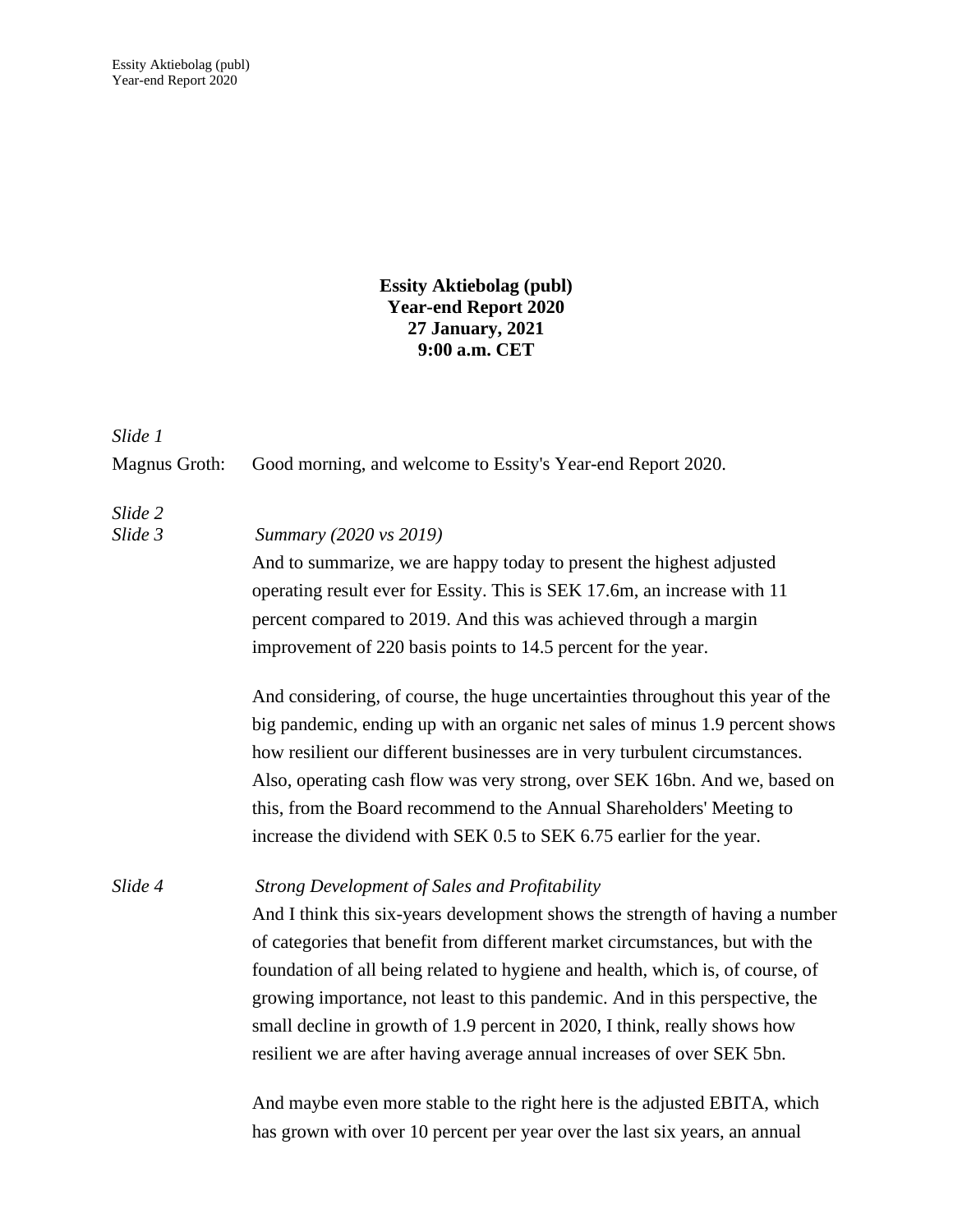increase of approximately SEK 1.4bn per year, and 2020 was not an exception. Actually a year where adjusted EBITA grew even more than on average. And there are ups and downs, but overall, Essity has a very, very strong combination of businesses that together create this stability and solid growth, both in EBITA and net sales.

| Slide 5 | <b>Mature and Emerging Markets</b>                                             |
|---------|--------------------------------------------------------------------------------|
|         | And underlying this, which is very, very important for the future is an        |
|         | improvement in margins, both in mature and emerging markets. But the key       |
|         |                                                                                |
|         | message here is that since 2015, margins in emerging markets have nearly       |
|         | doubled from 6.5 percent to 12.9 percent. And emerging markets include         |
|         | Asia, Latin America and Eastern Europe.                                        |
|         | And this is very positive for the future, considering that this is where the   |
|         | growth is in the long term. So really giving us the opportunity to invest in   |
|         | growth for the future in emerging markets without a major negative impact on   |
|         | margins. And this is based on the strategies that we've been talking about for |
|         | years now, which is premiumization, innovation, cost efficiency in everything  |
|         | we do. And we will continue on this journey going forward.                     |
| Slide 6 | Making a Different with Impactful Innovations                                  |
|         | Just a short view of what we achieved in 2020 before we turn to the Q4         |
|         | numbers. In spite of lockdowns and restrictions, we had a very ambitious       |
|         | launch program for innovations. And here are just some examples of the         |
|         | different innovations and the different brands that have been supported.       |
| Slide 7 | <b>Increased Hygiene and Health Awareness</b>                                  |
|         | And we were also agile and disruptive internally in quickly adjusting our      |
|         | launch programs to adapt to the need for hygienic and health products          |
|         |                                                                                |
|         | supporting, of course, fighting the pandemic.                                  |
|         | And here are some examples. Soaps and sanitizers, where sales were up close    |
|         | to 40 percent for the year. Converting air dryers to Tork PeakServe. So don't  |
|         | dry your hands on air dryers because they blow waterdroplets throughout the    |

washrooms, and I mentioned this before, but just a reminder.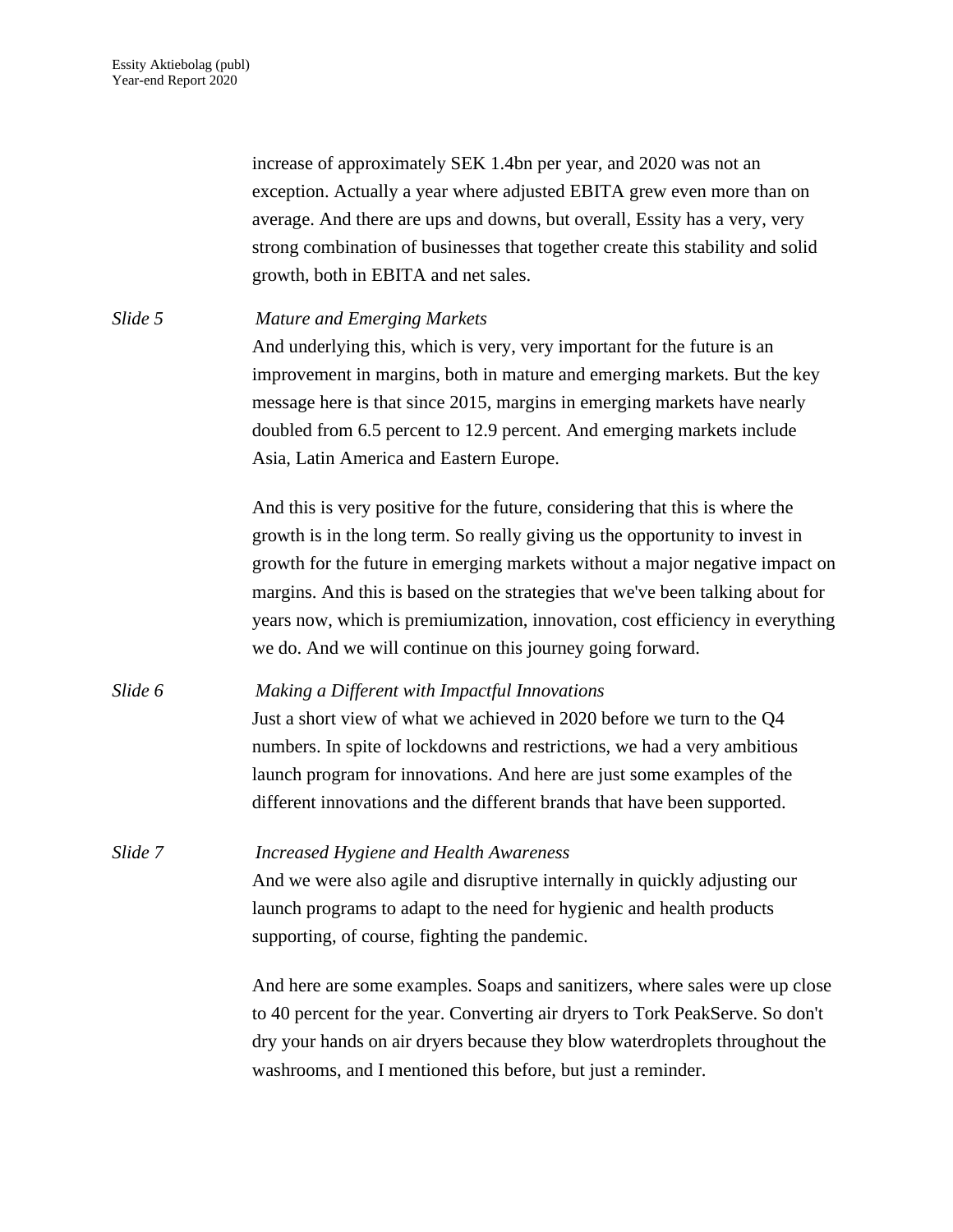One year ago, at this point last year, we had no plans to produce face masks, and now this is a growing business with production in three countries. So very agile from the entire organization here. And of course, repositioning existing products to really underscore the hygienic benefits of these products.

| Slide 8  | <b>Strengthened Market Shares and Brands</b>                                        |
|----------|-------------------------------------------------------------------------------------|
|          | And the results are clear, over 90 percent of our branded sales have number         |
|          | one or number two positions on the markets where we're active. And maybe            |
|          | more importantly, over 60 percent are market positions in retail branded are        |
|          | growing, and over 20 percent are stable. And for those of you who                   |
|          | participated in the Capital Markets Day in May 2019, you might remember             |
|          | that this number was, at that time, over 50 percent. So we are continuing to        |
|          | grow market shares in many more markets and categories than we did 1.5              |
|          | years ago.                                                                          |
| Slide 9  | <b>Accelerating Digital Transformation</b>                                          |
|          | And of course, this also relates to our digital transformation, which flows         |
|          | through the entire organization. And looking at e-commerce specifically, in         |
|          | the end, that accounted for SEK 15bn of sales last year.                            |
|          | And in the fourth quarter, this was 15 percent of sales. And to give some more      |
|          | feel for what we're doing in all these areas, I'm going to show two short           |
|          | videos. One about TENA SmartCare, which is a new product launch that                |
|          | we're very excited about. And the other one about what we're doing in               |
|          | digitalization in supply chain and specifically in manufacturing.                   |
| Slide 10 | <b>Digital Solutions</b>                                                            |
|          | (video)                                                                             |
|          | I think that's a great tagline: The more we connect, the better we care.            |
| Slide 11 | Digitalization in Manufacturing                                                     |
|          | Moving over then to the second short movie about manufacturing and                  |
|          | digitalization.                                                                     |
|          | (video)                                                                             |
|          | So I hope that gives you a little bit flavor of what we're doing in digitalization. |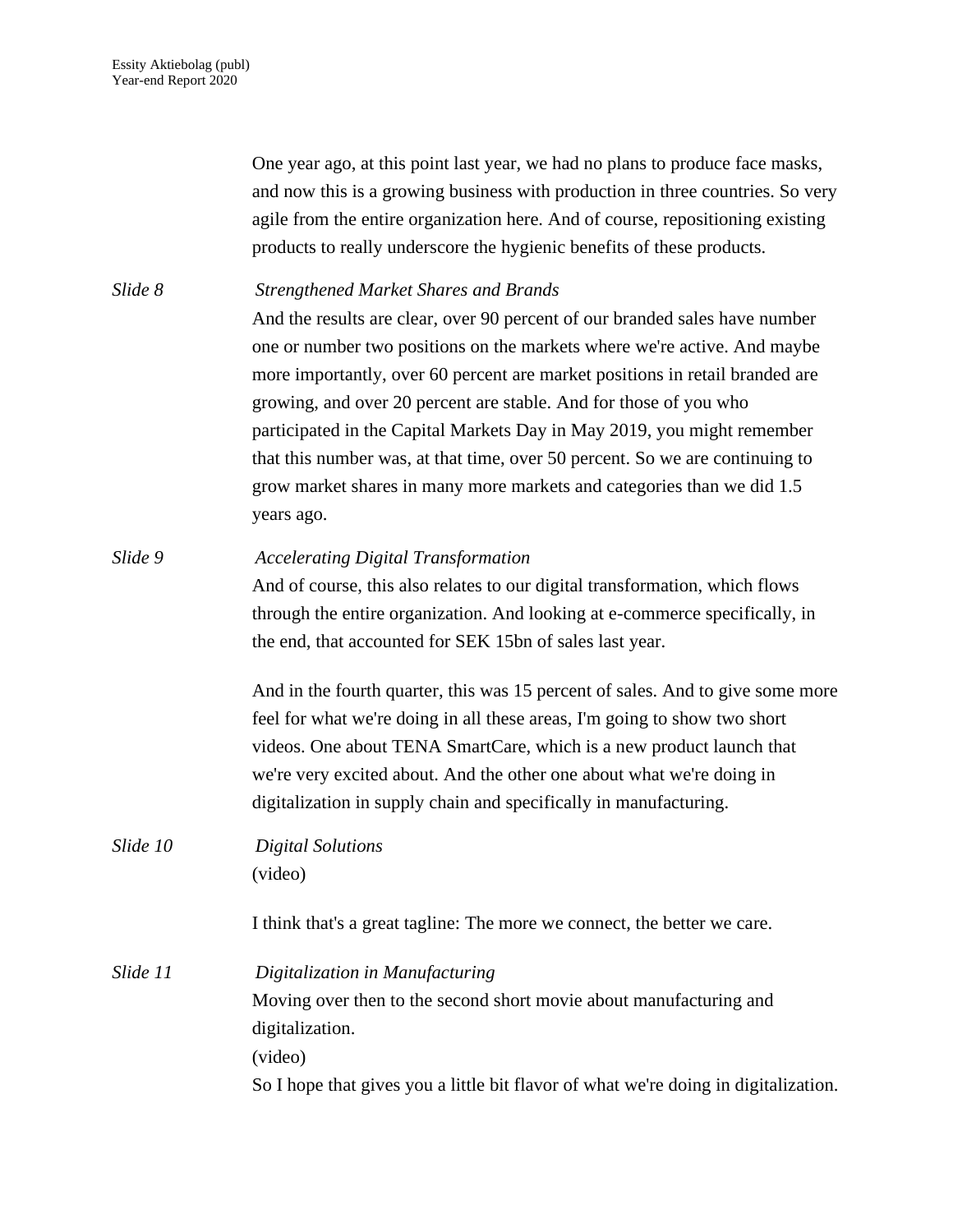| Slide 14 | Value Creating Acquisitions 2020                                                 |
|----------|----------------------------------------------------------------------------------|
|          | We were also able to make two value-creating acquisitions in Medtech as we       |
|          | have reported earlier                                                            |
| Slide 15 | <b>Sustainability Targets and Initiatives</b>                                    |
|          | And made big strides when it came to our sustainability targets and initiatives. |
|          | And, of course, one exciting thing for 2021 here is our investment in            |
|          | sustainable fiber technology in Mannheim in Germany, where we are                |
|          | expecting to start-up at the end of the first half of this year.                 |
| Slide 16 | Recognitions                                                                     |
|          | And all this work has also resulted in a number of recognitions. Of course,      |
|          | very important being part of Dow Jones Sustainability Indices in Europe, on      |
|          | the A-List for CDP and an ESG rating of AAA from MSCI. And just recently,        |
|          | this week, being listed as one of the world's 100 most sustainable companies     |
|          | by Corporate Knights.                                                            |
| Slide 17 | Summary (Q4 2020 vs Q4 2019)                                                     |
|          | So with that, over to the fourth quarter, where we continue to see a strong      |
|          | underlying business performance in an increasingly challenging environment.      |
|          | When we entered into the fourth quarter, it seemed, for a few weeks, as if       |
|          | market conditions were easening. And then absolutely, the opposite happened,     |
|          | of course, with every stronger lockdowns and restrictions that we see even       |
|          | today. And in spite of this, we were able to show organic net sales that were    |
|          | close to flat and continue to improve our margins compared to a year ago at      |
|          | 14.2 percent.                                                                    |
|          | We improved mix in all our business areas. And, of course, we're also            |
|          | benefiting from lower raw material costs, even though at a smaller rate than in  |
|          | previous quarter. And I'm very happy about, for last year, also, I think, taking |
|          | out a major uncertainty. We were not certain how much we could save costs        |
|          | in this very difficult operating environment and in the end, our COGS savings    |
|          | were over SEK 1bn. So a huge achievement there and very strong in the            |
|          | fourth quarter.                                                                  |
| Slide 18 | Net Sales (Q4 2020 vs Q2 2019)                                                   |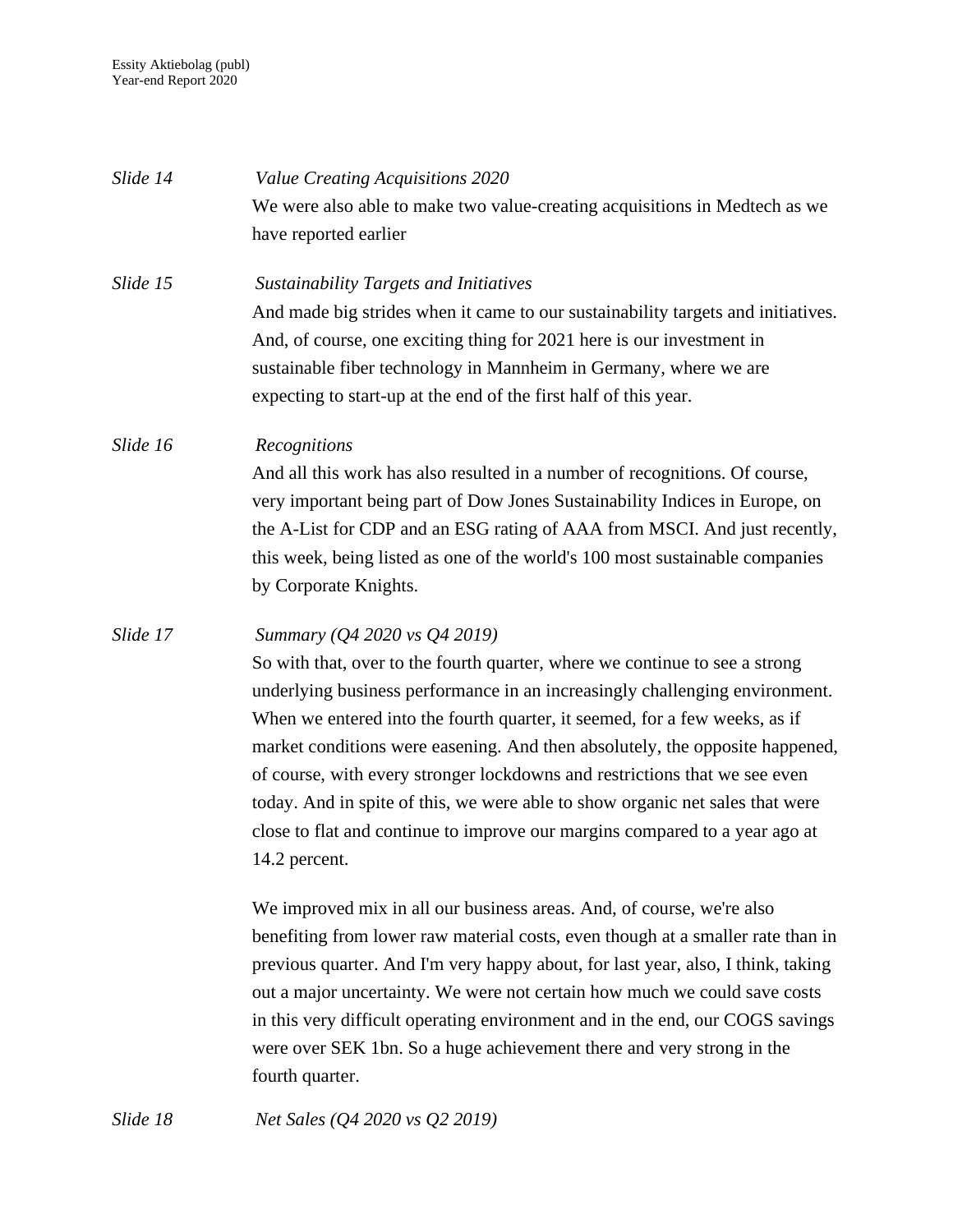Net sales declined of 0.5 percent organically, consisting of a small volume uplift and negative price/mix, mostly in Consumer Tissue in China and also, to some extent, in Europe.

*Slide 19 Adjusted EBITA Margin ((Q4 2020 vs Q2 2019)* Adjusted EBITA margin, up 10 basis points. And here, we see a positive impact on gross margin from the raw materials and COGS savings and a negative from A&P. And what we're doing here is that we are accelerating through the curve.

> So this is a very conscious decision to increase A&P spending in order to boost market shares and position ourselves towards our competitors as we prepare for markets gradually opening up during the year. So this is a very conscious decision.

## *Slide 20 Positive Long-term Development*

And putting this in perspective, since it's such a rollercoaster and so big uncertainties here from quarter-to-quarter, we show to the left here, the net sales and organic net sales growth and how it plunged in the second quarter and then gradually has improved in the third and the fourth quarter, while the adjusted EBITA margin has remained very, very stable on over 14 percent here. So a strong number recovering, just considering the very low fixed cost absorption that we have in parts of the business, mainly Professional Hygiene.

## *Slide 21 Personal Care (Q4 2020 vs Q4 2019)*

Going through the three different business areas, and starting with Personal Care, a very strong quarter with organic net sales growing 2.2 percent with a mix of volume, price/mix, even though sales are still negatively impacted by people using less protection while in lockdown and while at home. So we expect to see somewhat improved underlying market growth throughout the year as restrictions ease, and we go back to a more normal life, one way or the other.

And I'd like to point out that we saw also growth both in mature and emerging markets and very positive Baby Care now improving significantly. And this is a result of the Cure or Kill program we have been running for several years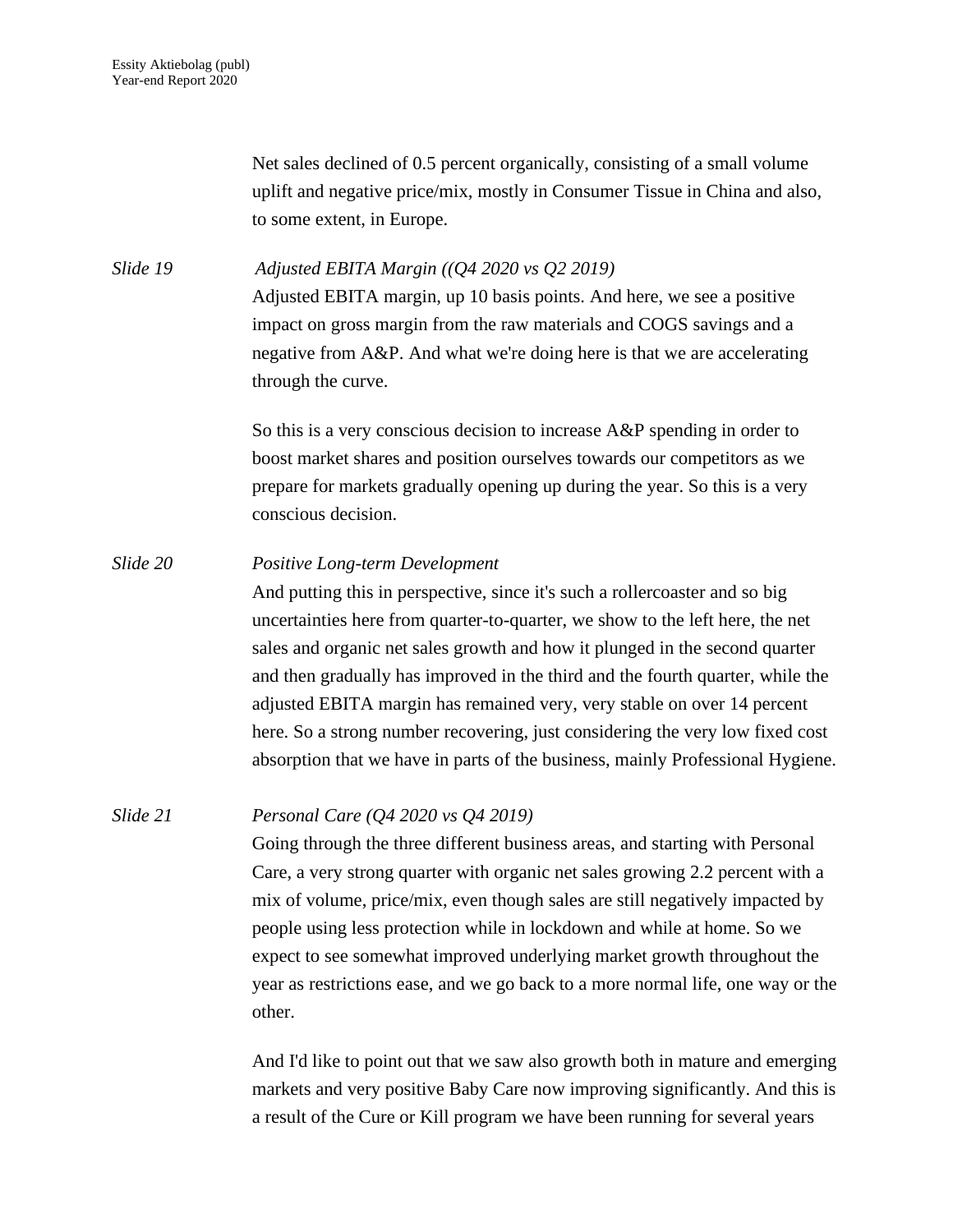where we took the last steps in discontinuing our joint venture in Africa during last year, Sancella in North Africa and stepping out of Russia.

And the remaining business now, both the branded and private label, is doing really well, not only from a growth perspective, but also margin-wise. We also benefited from lower raw material costs. And looking forward into this quarter, we see stable costs for raw materials for these categories.

*Slide 22 Consumer Tissue (Q4 2020 vs Q4 2019)*

Consumer Tissue, very high organic net sales growth in emerging markets, 12 percent. And, of course, very much, Vinda, they had a very, very successful Q4 with single's day, 11/11, but also other festivals like 12/12. So very strong growth in emerging markets also in Latin America. We continue to improve the structural profitability, as is evident in the strong COGS savings.

We saw lower raw material costs and lower prices, including promotional levels. And to bring some more detail to this, in China, we had higher promotional levels on Consumer Tissue but actually did not change the underlying prices. And we expect promotional levels to come down now in the first quarter, which is not then influenced by the festivals that we see in the fourth quarter.

And in Europe, there's a negative price impact from negotiations that were concluded during last year. So nothing new in retailer brands. And we are still in the middle of negotiations with our branded volumes in Europe. So we are, of course, in those discussions, also including the increases that we've seen in pulp prices at the beginning of the year.

This is part of day-to-day business and really not something that we believe will have a major impact during the coming year. Sales and marketing costs increased as a percent of net sales. And as I mentioned previously, this is something that we're doing to position ourselves for the future.

*Slide 23 Professional Hygiene (Q4 2020 vs Q4 2019)* Professional Hygiene, of course, still suffering and increasing throughout the fourth quarter from lockdowns and restrictions with volume down 16 percent,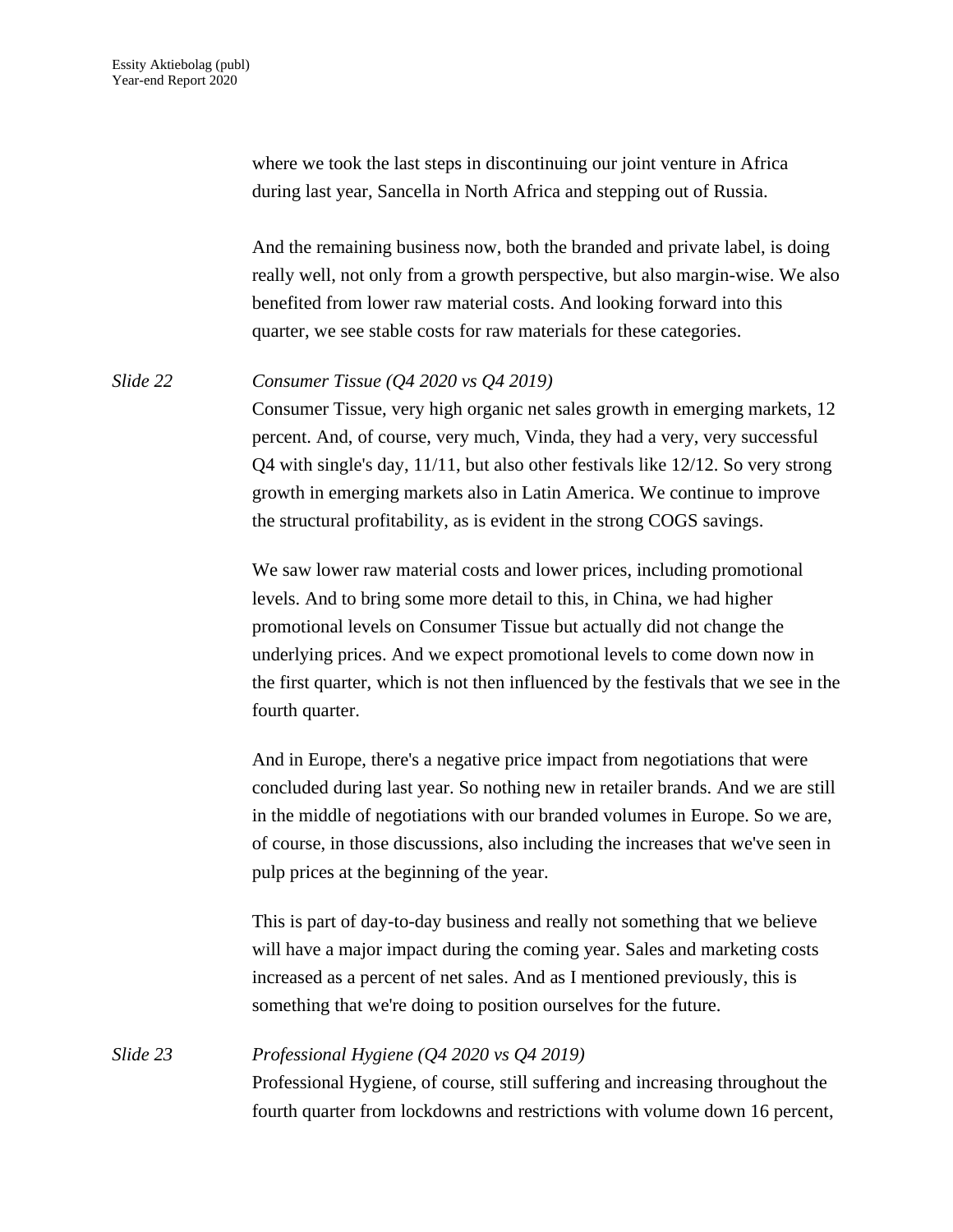while we continue to have positive price/mix also here. We have strong sales growth for wiping, cleaning, dispensers and skin care.

Unfortunately, this is less than 30 percent of sales. And our washroom products and also our sales to, of course, hotels, restaurants and office buildings, commercial buildings, and public buildings is still very negatively impacted by lockdowns and restrictions.

And in spite of that, with big efforts on cost efficiency, we managed to keep margins on 13 percent and preparing for the gradual opening, which I think will be a little bit of a secret weapon for us here going forward as markets return to normal because with all the work we've done now, gaining market shares in skin care with a high placement of dispensers, also with premium dispensers, I think we're in great shape for the gradual improvement of the market conditions for Professional Hygiene during 2021.

## *Slide 24 Achievements 2020*

So to summarize very briefly. Most important is, of course, to secure business success, while keeping employees safe and contributing to society. But I would like to mention also the development in Personal Care and throughout also the second half of the year, specifically in Medical, where growth has been coming back, we see that we are gaining market share, we are winning the relative games.

And specifically, in the fourth quarter, Wound Care, which is the most important part of Medical, grew by 6.7 percent. So a very, very positive development there. So we feel that Medical is also now in good shape for the gradual reopening of markets and doing continuously better, both relatively and in absolute terms.

And to summarize, it's been a year that has been incredibly volatile and unpredictable. The organization, I'm very proud to say, has been agile, adaptive and been able to manage the situation fantastic this year,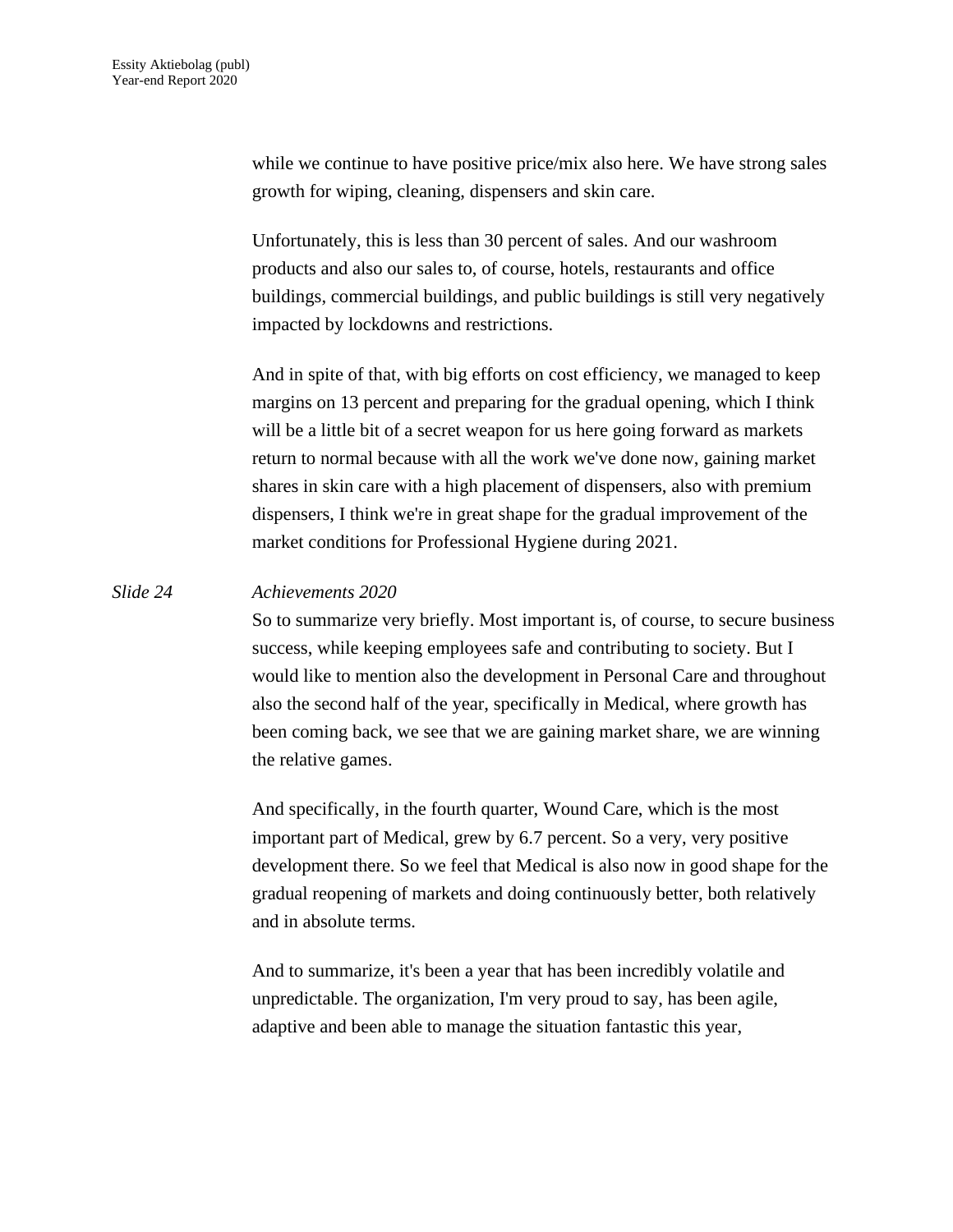| Slide 25             | Priorities 2021                                                                                                                                                                                                                                                                                                                                                                                                                                     |
|----------------------|-----------------------------------------------------------------------------------------------------------------------------------------------------------------------------------------------------------------------------------------------------------------------------------------------------------------------------------------------------------------------------------------------------------------------------------------------------|
|                      | Which puts us in a great spot for this year, where our priorities are to<br>accelerate growth in Personal Care further, continue to improve the structural<br>profitability of Tissue and, of course, we are starting the manufacturing road                                                                                                                                                                                                        |
|                      | map this year.                                                                                                                                                                                                                                                                                                                                                                                                                                      |
|                      | We will give more information on that after the first quarter, and that should<br>support the above, prepare for a strong comeback in Professional Hygiene as<br>we go back to normal life. The vaccines have a positive impact on the<br>underlying business conditions for Professional Hygiene. And with our very<br>strong balance sheet, we will also pursue acquisitions in high-margin<br>categories and continue to lead in sustainability. |
|                      | Thank you for listening. Let's open up for questions.                                                                                                                                                                                                                                                                                                                                                                                               |
| Q&A                  |                                                                                                                                                                                                                                                                                                                                                                                                                                                     |
| Operator:            | And your first question comes from the line of Victoria Nice calling from SG.                                                                                                                                                                                                                                                                                                                                                                       |
| Victoria Nice:       | My first question is on the strong volumes in Consumer Tissue, particularly in<br>Asia. We just wondered if that was driven by inventory build following the<br>high level of promotions that consumers know will come off? And therefore,<br>would you expect to give some of that volume back in the first quarter?                                                                                                                               |
|                      | And then my second question is on the disappointing Asaleo news. Just<br>wondered whether you could outline whether strategically it's a setback? Are<br>you're able to talk about why you wanted to take control and what were the<br>considerations there.                                                                                                                                                                                        |
| <b>Magnus Groth:</b> | Yes. Starting with Asaleo, we typically never comment on acquisitions in the<br>process. I would just like to note that the Chairman, at the end of his<br>statement, noted that the independent Board committee remains open to<br>further engagement. So I think it's too early to call it disappointing.                                                                                                                                         |
|                      | Moving over then to Consumer Tissue in Asia. I think the pattern for last year,<br>in Q4, was not different from previous years with very, very strong sales in<br>the annual festivals like Singles Day $11/11$ and $12/12$ and typically, then Q1 is<br>a slower quarter with the Chinese New Year coming up. So I don't see that                                                                                                                 |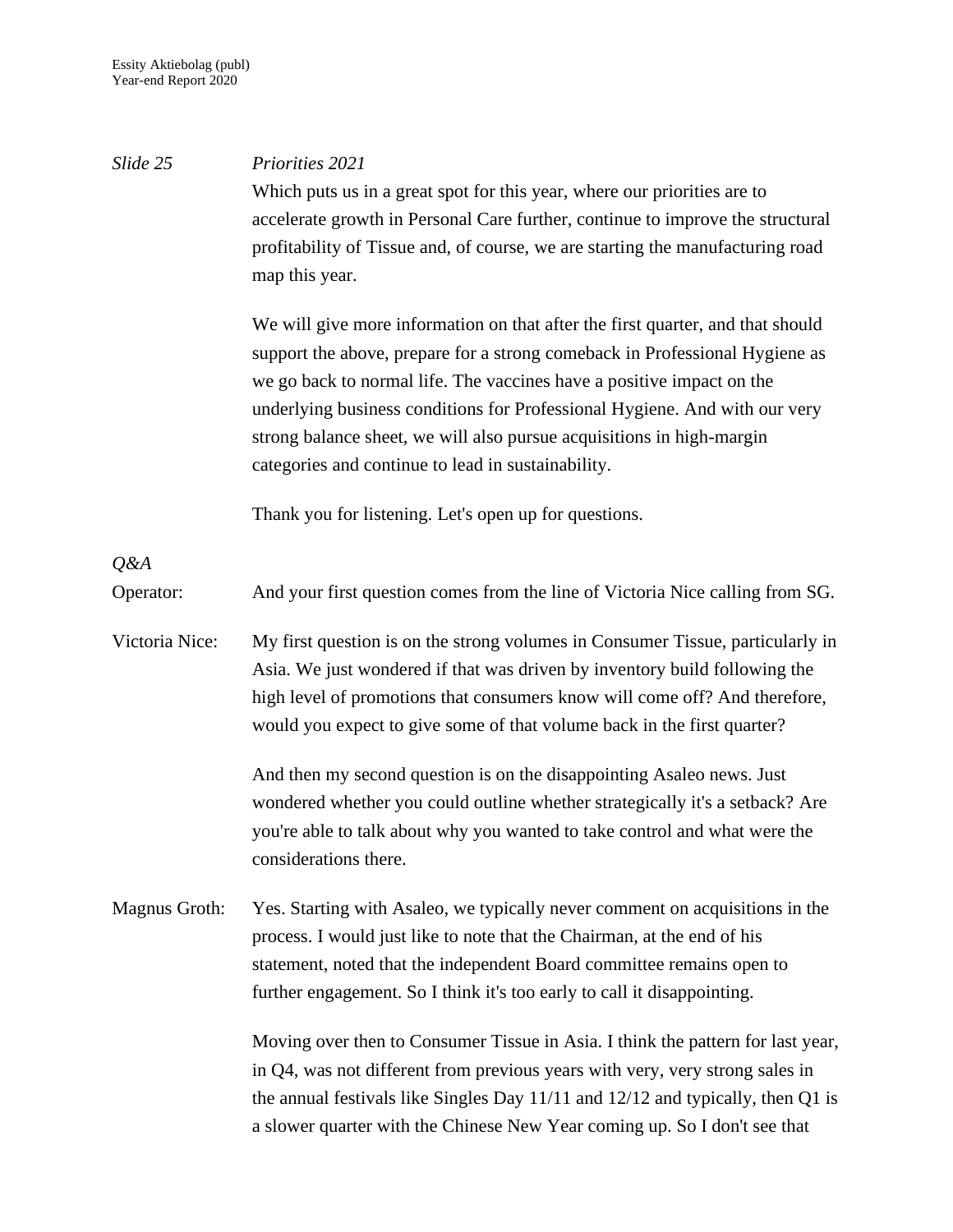there's any additional kind of stockpiling with consumers due to the strong sales in Q4.

Operator: Your next question comes from the line of Celine Pannuti calling from JP Morgan.

Celine Pannuti: So my first question is to come back on what you said on the promotion level and pricing. So could you give a bit more granularity on the quantum of promotion that you've seen in China as well as in Europe, if you could quantify that? And as we look into next year, so you mentioned a slower promotional level in Asia, and you are trying to engage with price rise, is that what I understood correctly in Europe? And how do you think that is doable in the context of negative price that we've seen already as in Q4 last year?

> And my second question is correlated. I think you did mention the outlook on Personal Care in terms of raw mat being flattish sequentially. Can we talk about Consumer Tissue, your expectation on the raw material cost as we look into Q1, but as well, some of your competitors have been mentioning inflation in raw mat like of close to high single digits. Is it something that we should also expect for you?

Magnus Groth: Thanks, Celine. Yes, and I will be brief about China since I think there's a lot of material from Vinda also. So what we're seeing in China right now is that many of the smaller players are looking for price increases in the market due to the increasing pulp prices short-term in China, which helps the bigger players and, of course, the market leader, Vinda, in protecting pricing going forward into the first quarter, which typically is a quarter with lower promotional intensity.

> In the EU, we have finalized the number of negotiations on a good level that we're happy with in private label. And we are in the negotiations for the branded part of the business, which is approximately half of the business. Some of that is done, some of that remains. And, of course, the new information on pulp prices is part of those negotiations. And our raw material prices will always fluctuate, and I'm not very concerned about the current increases.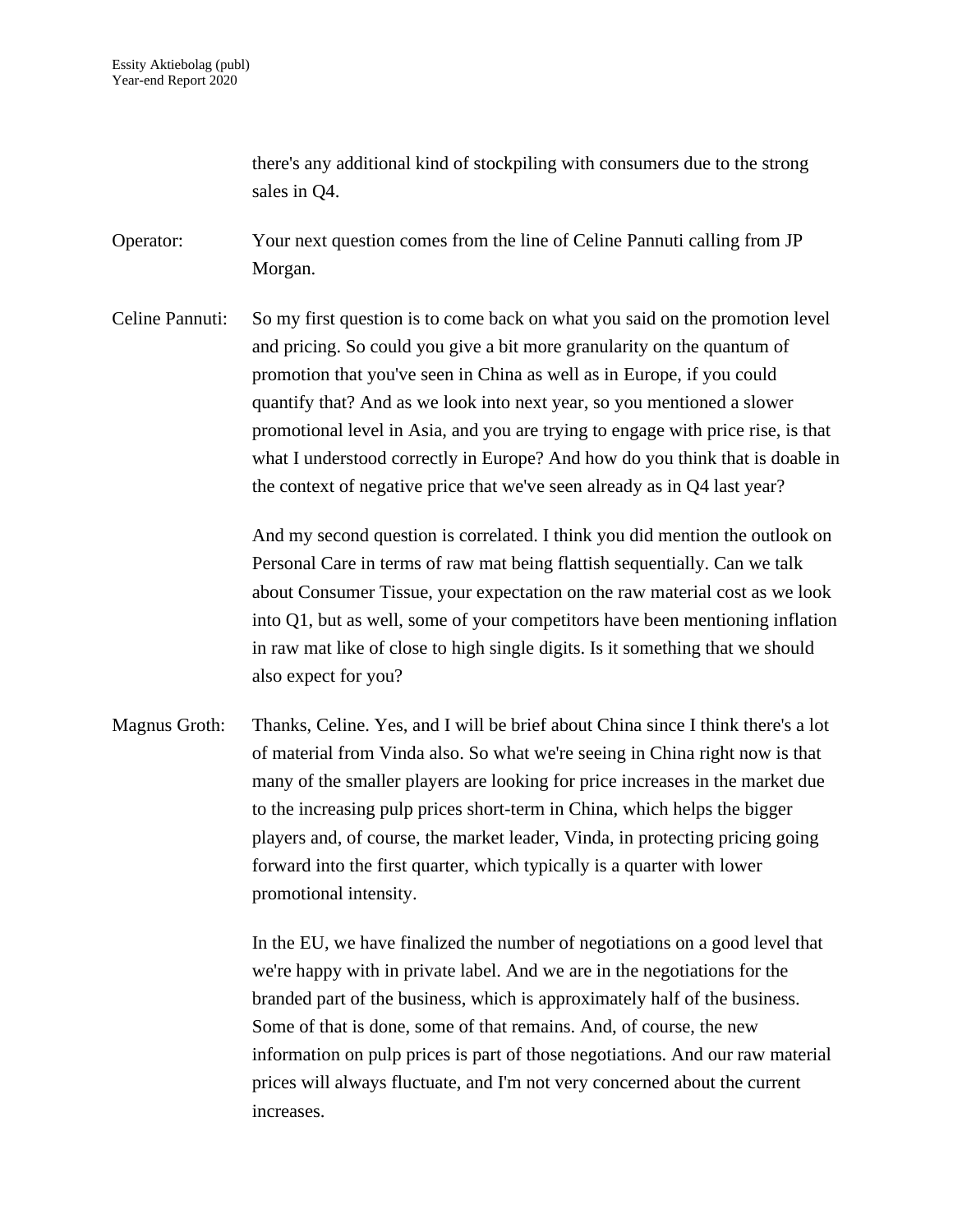So giving an outlook then on pulp prices, we expect them to be higher in the first quarter, both sequentially and year-over-year. And then actually, looking forward, I think it's still very, very uncertain where pulp prices will go. So I'm not able to be specific. We typically never are. But I think this still remains to be seen. Impact for Essity in the first quarter and second quarter will be quite minor from pulp price increases.

- Operator: Your next question comes from the line of Iain Simpson calling from Barclays.
- Iain Simpson: I just wondered if you could talk a little bit about Baby Care. That top line is very impressive. You attributed most of it to Western Europe, I think. Is that share gain on your part, do you feel or market acceleration or some sort of mixture of the two?

And then secondly, I was just wondering in terms of your tissue pricing. You've said that most of it was attributable to higher promotion in China. Would it be fair to say that European tissue was sort of broadly flat? Or anything to help us get a sense of the quantum as to what specifically China tissue and European tissue pricing did in the fourth quarter, would be great?

Magnus Groth: OK. So I'll talk about Baby Care and then hand over to Fredrik, who is in a separate room today, of course, in order to stay safe. So Baby Care growth would actually have been a few percentage points higher in the quarter, if it hadn't been for the discontinuation of the final remaining business in Russia and some decline in Northeast Africa during the transaction that we concluded.

> And we saw strong growth compared to a year ago, both in private label and in branded. And this is market share gain. This is not growing category in Europe. So we are doing well in all markets, in the Nordics, in France, in our bigger private label or retailer brands contract. And also in Malaysia, on a declining market, Vinda is taking market share, while we have lost a little bit of market share in Latin America.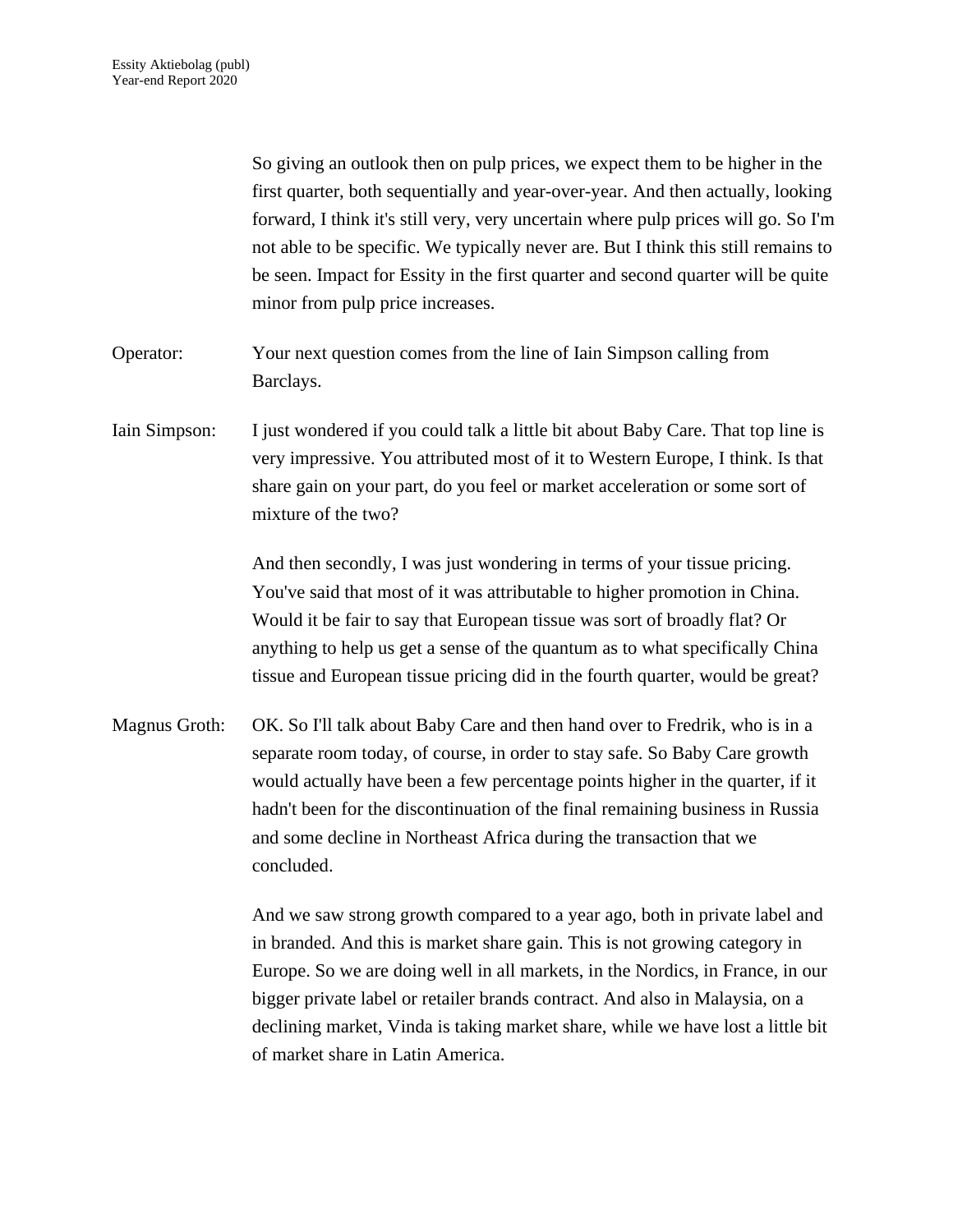Fredrik, let's try to hand over to you when it comes to tissue pricing and the various impacts that we saw in the fourth quarter and expect to see going forward.

Fredrik Rystedt: Yes. Thanks, Magnus and thanks, Iain. I think you've actually answered most of the questions already. So if we look at Vinda, I think you commented on the fact that pretty much all of that decline had to do with promotional activity, which is expected to relax in Q1. If we talk about Europe, actually, from a sequential standpoint, if you take Q4 versus Q3, quite minor impact.

> So the total price decline that we have seen as a result of the total price decline we've seen during 2020. And of course, when there is going to be a little bit of impact kind of remaining from what has been agreed in Q4 but as I said, most of it is actually there. And of course, then the future will – is still open when it comes to part of the branded portfolio.

But once again, just to remind what you've already said, Magnus here that in those negotiations, of course, the outlook for pulp is included in those negotiations. So we'll see when we come forward here. But it looks reasonably OK.

Operator: Your next question comes from the line of Linus Larsson calling from SEB.

- Linus Larsson: Just to start off then maybe a follow-up on the Consumer Tissue pricing. You said that some of the promotional impact that we saw in price/mix in the fourth quarter were to reverse in the first quarter. Would you be able to just repeat that or even specify how much of a reverse we might see in Consumer Tissue price/mix in the first quarter, please?
- Magnus Groth: This is entirely a question for Vinda, so I think my recommendation is to look at what they have been stating in this because we didn't have any increase in promotional pressure in Europe during the fourth quarter. Quite the contrary, it was another quarter that was characterized by a little bit minor but still panic buying in some countries.

And also an understanding, I think, by retailers of the benefits from working with a big, stable suppliers with strong brands that have a high service level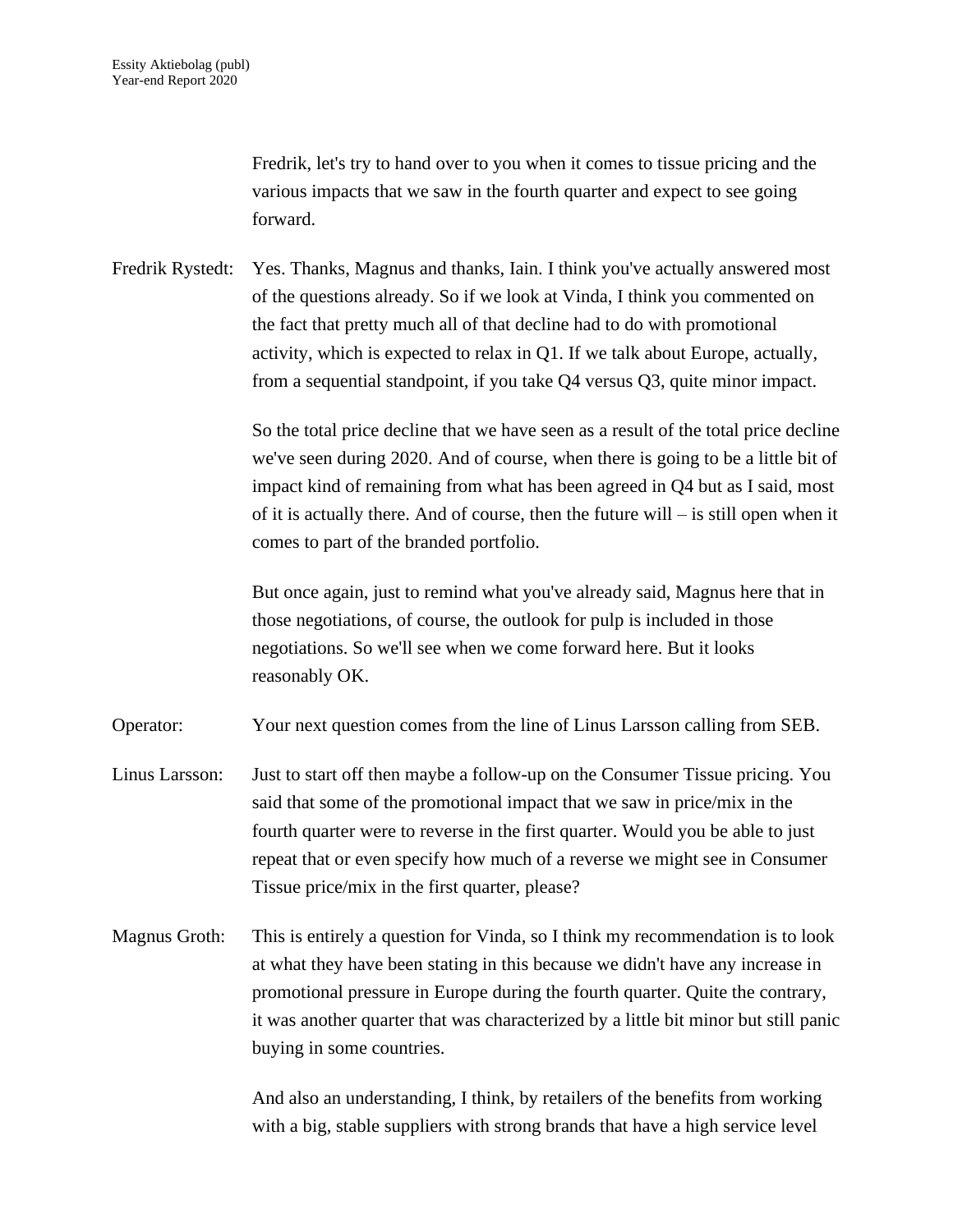and a high everyday product quality. And, of course, that is also helping us in the ongoing negotiations with retailers that are currently ongoing.

- Linus Larsson: Great. That's very helpful. And if you were to break down the 3.5 percent negative price/mix that you saw in Consumer Tissue in the fourth quarter, how would that roughly break down?
- Magnus Groth: Do we do that, Fredrik? I hand over to you.
- Fredrik Rystedt: No, Linus, no, we don't really break that down. But, of course, as we have talked about here, most of the promotional activity was in China. On the other hand, the European Consumer Tissue business is bigger. So we don't break it down, but I think you hopefully get a rough understanding from what we have communicated.
- Linus Larsson: But was there a mix was there a significant mix component in the fourth quarter?
- Fredrik Rystedt: It was a positive mix. We don't, as you know, specify specifically what price and what's mix, but we had a positive mix component there, as you know, and we've discussed it many times before. There are many kind of mix movements here. So one is obviously premiumization or product mix and that was quite positive. So we continue, not least, actually, in China, the premiumization route.

And then we also have another mix impact, which is basically in Europe, branded – and branded versus private label. And also there, we grew the branded portfolio quite considerably. And so we increased the share of branded versus private label.

And then there is a third, which is a country mix which was slightly negative because of growth tendencies. But overall, all of these things were positive – net positive.

Linus Larsson: That's very helpful. And then just like you already mentioned, you had very strong finish to the year in terms of cost savings. What's your projections for the year ahead?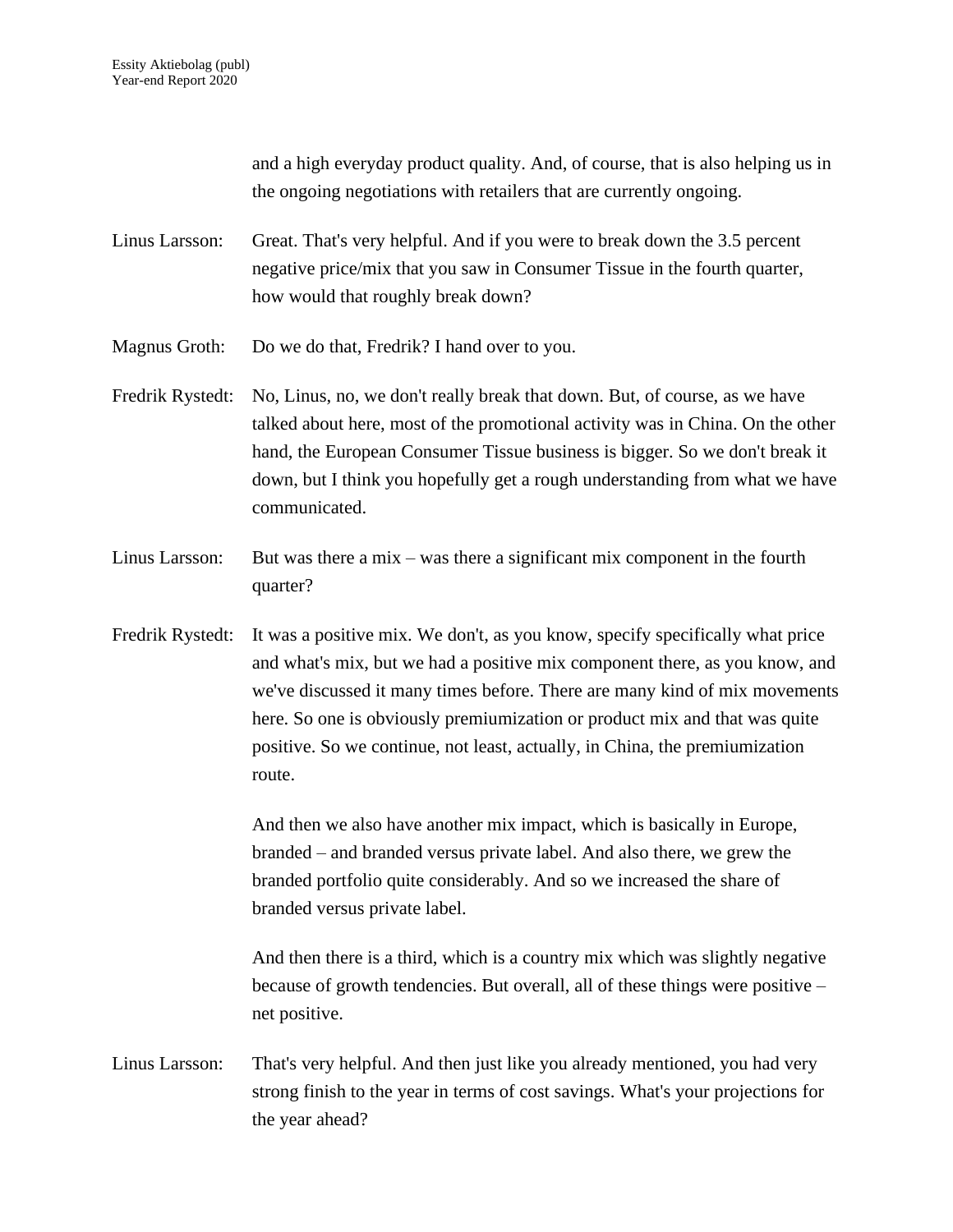Magnus Groth: Yes, they're very strong at over SEK 1bn and SEK 434m in the fourth quarter. Some of that is lower bonus payouts. And, of course, as we have communicated before, lower travel, lower costs for conferences and so on like all other companies. We expect to see cost of goods sold savings in this year of between SEK 0.5bn to SEK 1bn. So same guidance as for the last couple of years.

> So we believe that we have a very strong momentum in this area. We see opportunities. And as we give more detail about Manufacturing Roadmap, let's see if we are able to revise those numbers. But the current expectation for this year is to have COGS savings of between SEK 0.5bn to SEK 1bn.

- Operator: Your next question comes from the line of Karel Zoete, calling from Kepler Cheuvreux.
- Karel Zoete: I have three follow-up questions. The first one is in relation to your medical business, and particularly, the wound care turnaround during the fourth quarter despite the lockdown. Can you provide more insight in what is driving the improvement and how we should think about 2021?

Then the second question is on fixed cost absorption within hygiene. You mentioned that with regards to the 2020 margin performance. But when we think about 2021, clearly, this business has a lot of recovery potential. So how should we think about the margin trajectory within Professional Hygiene?

And then the third question is on digitalization, which is e-commerce is now 15 percent of your revenues, which is quite a bit. Can you highlight where you've progressed the most in the area of digital sales?

Magnus Groth: OK. So I will start with the first and the third question and then hand over to Fredrik. And, of course, Fredrik, feel free to fill in on those questions as well. But I leave the fixed cost absorption to you.

> So yes, Medical and Wound Care. One reason why Wound Care is turning around faster than the compression and orthopedics subcategories or subsegments is that we've seen an increasing pace of planned or elective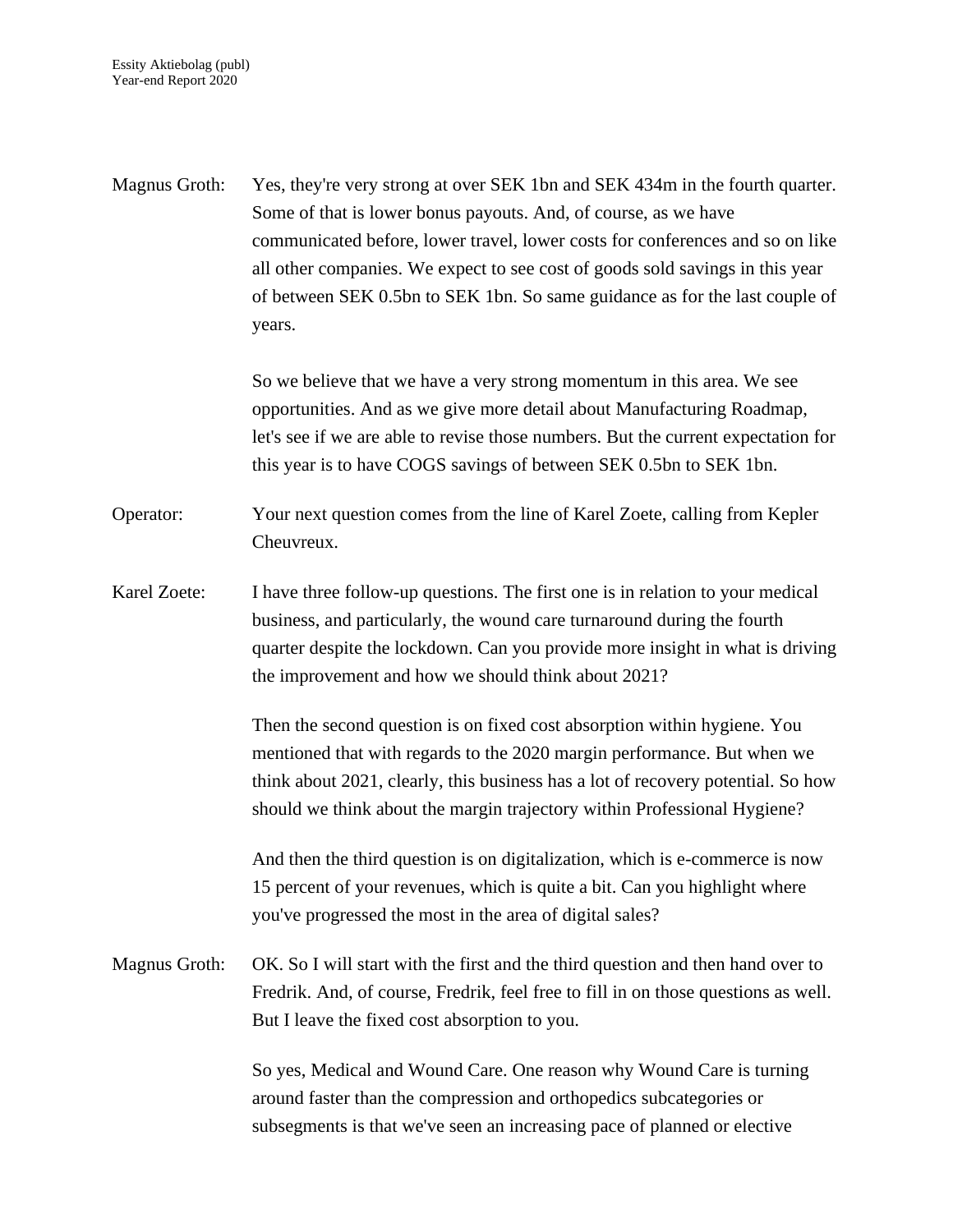surgery again. And we have worked so hard now for years to improve our go to market, our product offering, our brand equity, and we are seeing this paying off.

And, of course, over 6 percent is a very strong number and stronger than what I've seen from several competitors. So it's an indication that we are doing the right things. And that, when market conditions start to normalize, we have a very strong offering here. And, of course, we've done similar activities also in the other parts of medical and expect that to show as we come out of lockdowns and restrictions, which still has a very, very negative impact.

Just as an example, the hospital in St Moritz in France, which serves the local ski resorts typically does 3,000 castings every year. So 30 per day for 100 days. And, of course, it's 0. So when it comes to the other two parts of the medical business, it can kind of only gradually improve, and we feel that we are relatively, to our competitors, in better shape than we were before.

And this is also an area where we are investing as through this situation. So really continuing to develop that part of our business. So feel confident about that as markets start returning to normal.

And wound care, specifically, we are focused very much on Germany, which is our biggest wound care market and very much on the advantages of our advanced wound care offering, which is non silver offering and – which is quite unique on the market, and this is gaining traction.

Yes, digitalization and e-commerce online sales has actually been growing everywhere, but from very different starting points. So in Latin America, online sales has grown from being 1 percent to 3 percent of sales, which is, of course, a huge increase, but from a very low level. While in China, specifically now, online sales accounts for 46 percent of overall sales.

And for Vinda, in total, 36 percent of sales. So accelerating even quicker. But also in Europe, actually in all markets, we have a higher – and also in Professional Hygiene now, and as a result of the pandemic, we see higher online sales and expect that to continue, which we feel is positive because we are well positioned in those growing channels for the future.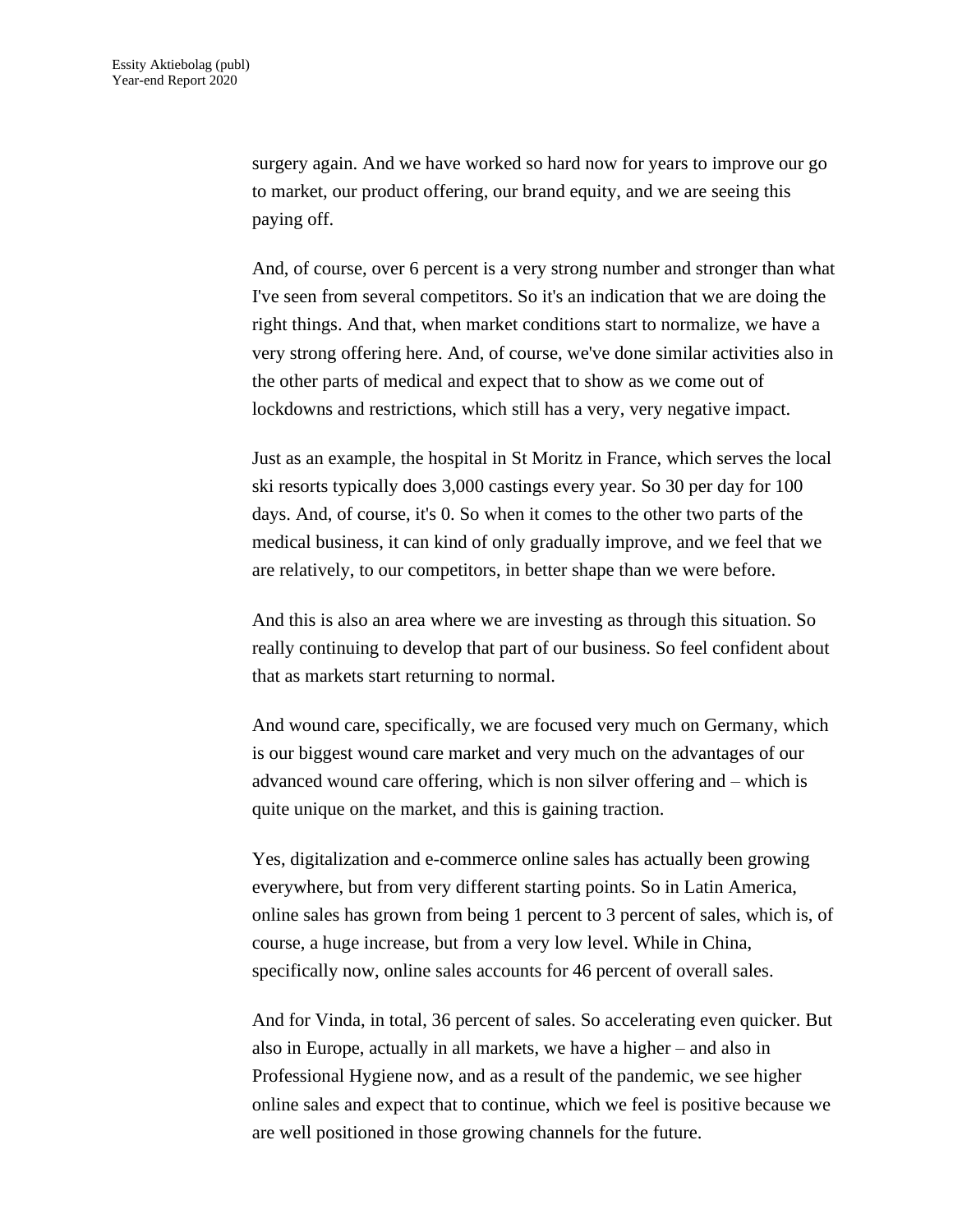So with that, I hand over to you, Fredrik, to talk about fixed cost absorption.

Fredrik Rystedt: Yes. Thank you, and hi, Karel. I just kind of if you take two steps back, you will remember that we had a very, very good trajectory when it comes to margins prior to COVID. So we were gradually increasing margins quite considerably. And did that through, of course, much more e-commerce and premiumization than many other activities, including cost savings.

> So generally, the underlying performance of the business was very strong and remains very strong. But we got roughly about 36, 37 percent of the fixed cost. So obviously, when you have such a reduction of demand and therefore, also production and sales, that has a very, very significant impact on margin.

> And, of course, we have partly mitigated that. So we've done a lot of cost activities, as you have seen. A although we don't really now have a lot of kind of the temporary lease, we've had that as well. So we've done a lot of cost activities. But needless to say, as, of course, volumes start to increase when restrictions and lockdowns gradually go away that will be quite positive for cost absorption and hence, margins.

So the underlying performance of Professional Hygiene remains very strong and has improved actually throughout the year. So – and that was also the ambition. So we're looking forward to a better margin as we go forward.

- Operator: Your next question comes from the line of Oskar Lindström calling from Danske.
- Oskar Lindström: Three questions from my side. The first one is on demographics. I mean, there's been some talk about the pandemic leading – having a negative impact on births. And my question to you is, I mean, have you seen this already in Q4? Are you expecting it in 2021? And how would that impact your business? So that's my first question.

The second question is on long-term customer consumer behavior sort of impact from the pandemic. I mean, we've all seen what the lockdowns mean for demand. But do you believe there's going to be sort of major long-term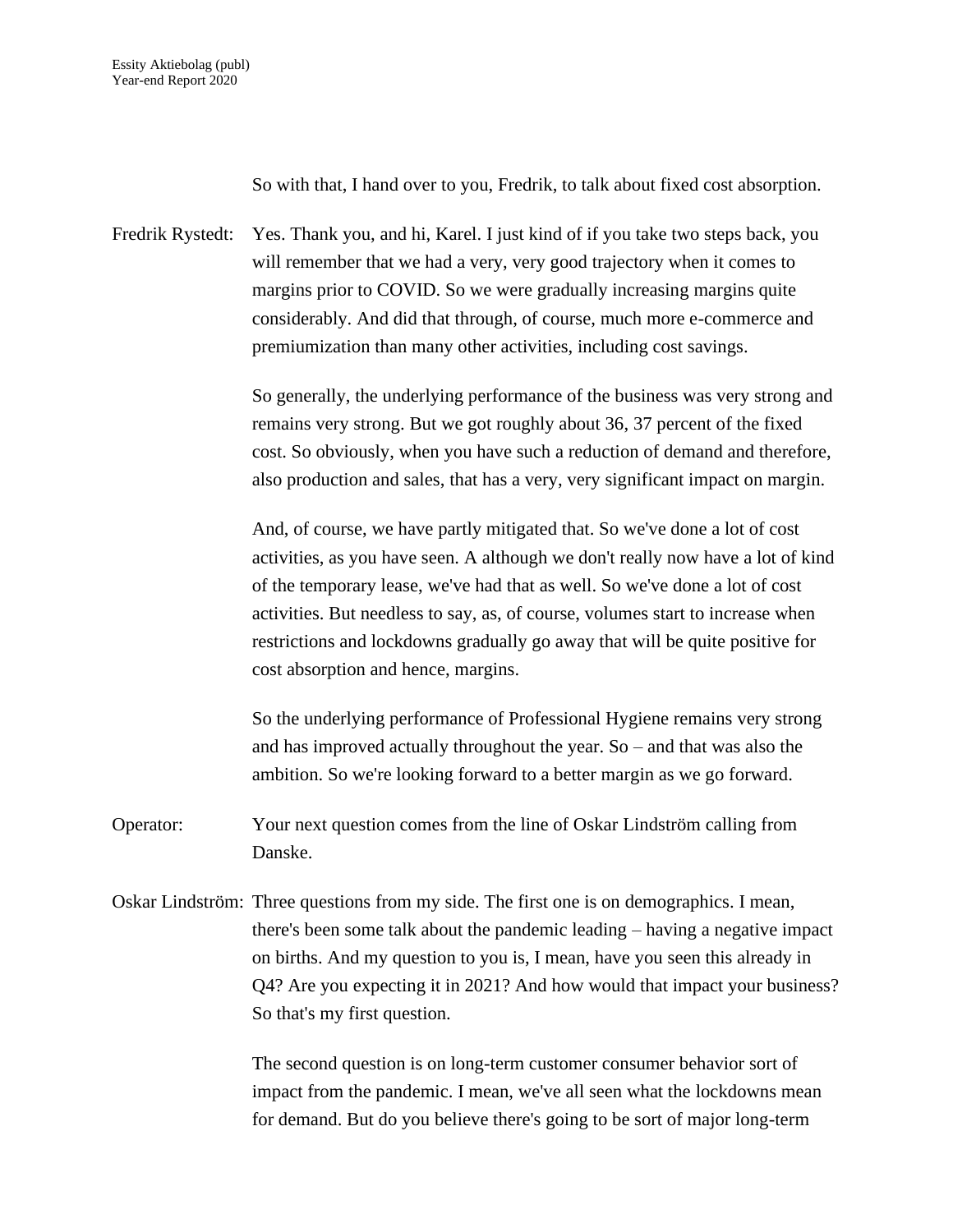lasting changes, either in how you interact with and serve your customers or in how consumers change their behavior or buying patterns and so on, and opportunities and threats for you from that? Actually, I'll leave it at those two questions.

Magnus Groth: Starting with the demographics. Yes, I've seen some studies expecting birth rates to come down in the following years following the pandemic. Of course, Baby Care is the smallest category that we have. And I think it's approximately 7 percent of sales. Correct me if I'm wrong here, Fredrik.

> And out of that – those 7 percent, actually, 1 percent or 2 percent is actually baby wipes and different types of wipes that are not only used for babies, but also for other purposes. So it's a quite small part of our business. And we've been working in an environment, our position, where actually demographic has not been favorable before.

So birth rates have been coming down in Europe, also in Malaysia for quite some time, and we are working to increase market shares, and the same for Latin America. So we don't see that as a big further negative influence on the group and not on baby care either in the next couple of years. So I think this is something we will manage as part of that day-to-day business.

Long-term behavior, absolutely. One of the big changes we're seeing already is what we call blended selling, which is then meeting our big customer, whether it's in health care or a retailer online, of course. And I don't believe that our sales forces will be out traveling to the same extent as before, even though probably to a higher extent than some would say, and I'm following like all of us are what's the take on employees coming back to the offices and what will change going forward.

For sure, we know that we will work much, much more like we're doing now, digitally and online. But we see in many studies that there's a growing demand actually for people to meet again and to come out, and not only come out to restaurants and traveling and so on, but also to come back to the office.

And we also see the management in many companies saying that we need this to build culture, to create a sense of urgency, to build the team and so on and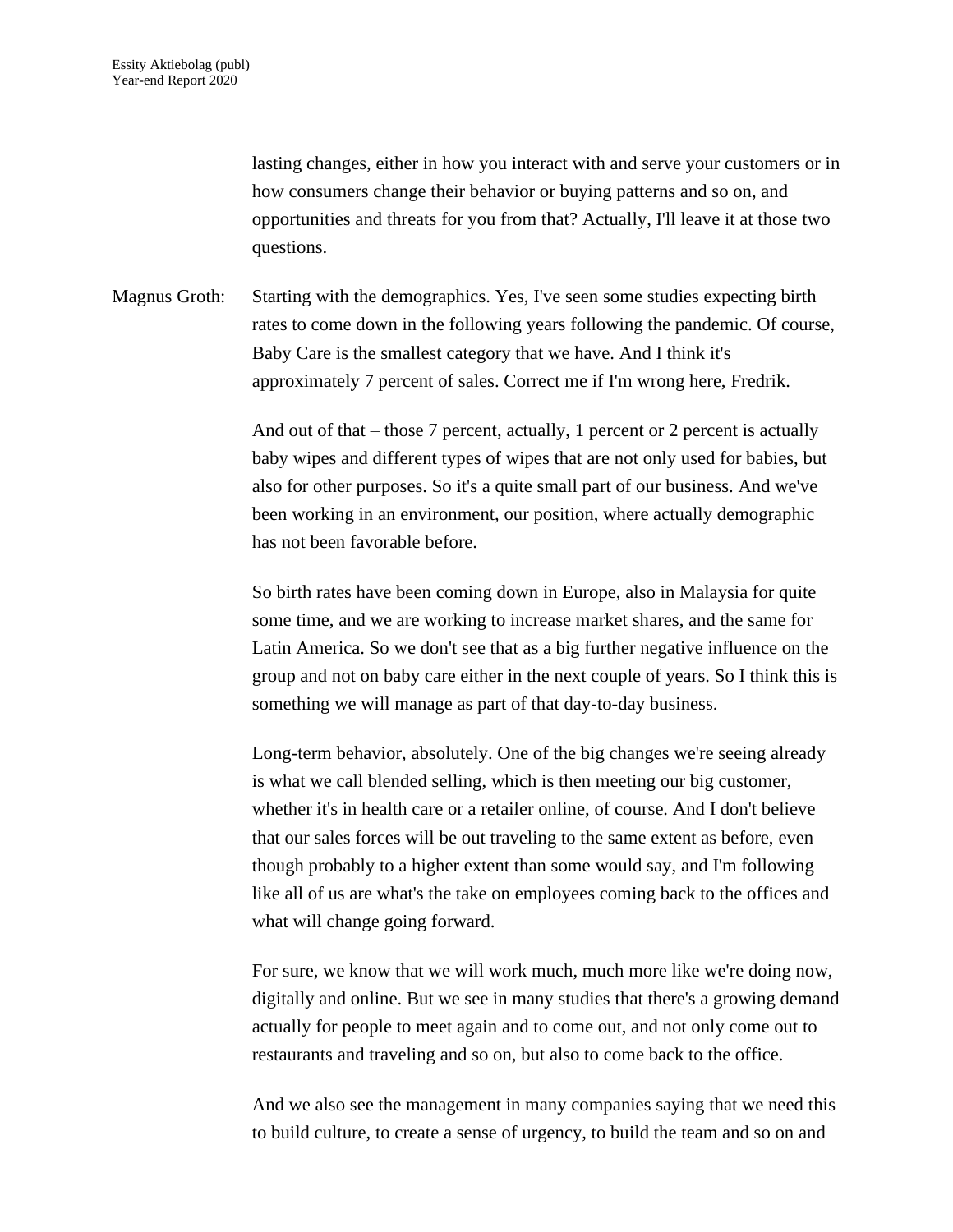so forth. So I think there will be big changes, but maybe not as big as we think. And online sales will definitely continue to increase because it's just so convenient and works so well, especially for our categories that are bulky and quite low-value, it's a big convenience.

So there will be changes throughout. And also when it comes to us, as a company, in our travel costs and underlying costs because, of course, it's a big efficiency for us as well.

Oskar Lindström: On that, thank you, that last comment about more moving online and your travel cost. In terms of when consumers buy more online, does that sort of benefit your premiumization and sort of brand-focused strategy? Or do they become more cost-conscious when they buy online?

> And second question is a follow-up is travel costs. What share of your sales is that?

Magnus Groth: What we saw during last year is that increasing online sales was benefiting strong brands and innovation for a number of reasons. When consumers can't touch and feel and see the product, they go for what they trust and what they know and what they recognize.

> And secondly, also in terms of lower purchasing power, our categories are categories where people feel that they can still indulge themselves by buying a high-quality product. It's still a small difference from buying a somewhat cheaper product. So we definitely benefit from online in terms of having strong brands and working with premiumization.

The travel cost, I don't think we provide that number, Fredrik.

Fredrik Rystedt: No, we don't. And, of course, if you look at the whole context of the company, is not really material in that sense. But it has had a meaningful impact for our SG&A development this year. So, of course, it is beneficial from an overall efficiency standpoint, obviously. But we don't provide the specific number.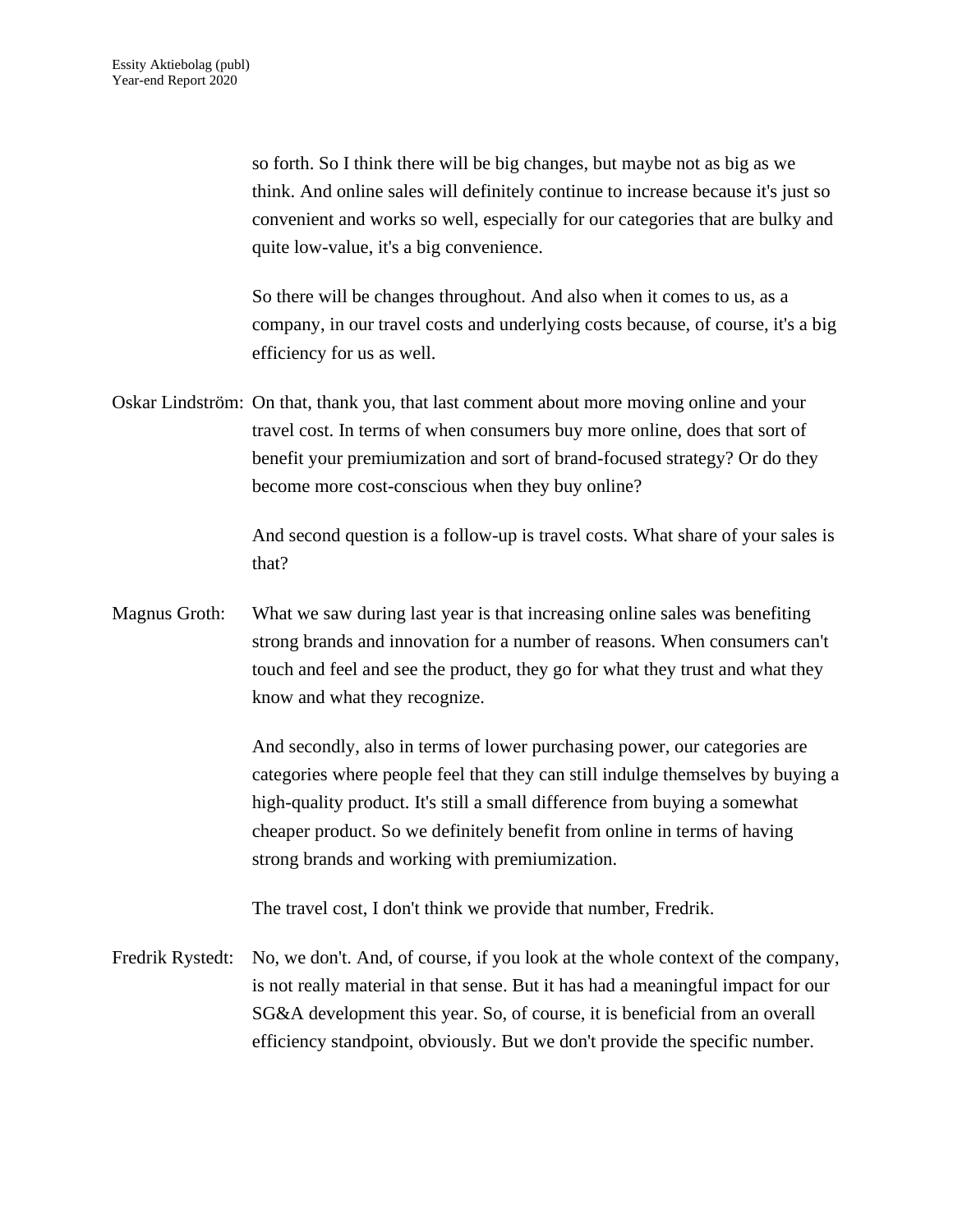- Oskar Lindström: All right. What about logistics costs, in general, we're seeing some of those price indices coming up. Do you foresee your costs, some headwinds from that in coming quarters?
- Magnus Groth: Distribution costs are, in general, negatively impacted from all kinds of restrictions on the border and trade like Brexit, for instance, but also from smaller drop sizes, which is the result of online sales and home deliveries. But this is a trend that's impacting not only us but the entire industry.

And this is an area where we see big opportunities with the digitalization and through extensive work over the last years with demand planning through advanced – looking at that through advanced analytics and connecting that to supply planning in the S&OP process, we kind of continue to counteract that continuously.

In the last quarter, we actually saw some increased distribution costs also from rising container costs, especially in Asia, where lower global trade leads to imbalances in container, where they're located and keeping them at high fill rate. So some changes here that drives costs, but this is not only for us, but a general development that we've been seeing over the last year.

- Fredrik Rystedt: And Oskar, maybe we can add there, we don't provide guidance for the full year, more than kind of general direction. But if we just take the near-term future, so quarter one of this year, 2021, then we expect it to be fairly stable in comparison to what we've seen in Q4.
- Oskar Lindström: OK. Good. I just wanted to see that there were no sort of huge red flags here on logistics, OK thank you.
- Operator: Your next question comes from the line of Karri Rinta calling from SHB.
- Karri Rinta: Two questions. Maybe take them one by one. Firstly, about Professional Hygiene business. Can you give us any sense or color on the fourth quarter in Europe versus the US, how did your volumes develop? Was there a significant difference between the two geographies and maybe especially when it comes to the hospitality vertical of that business? That's my first question.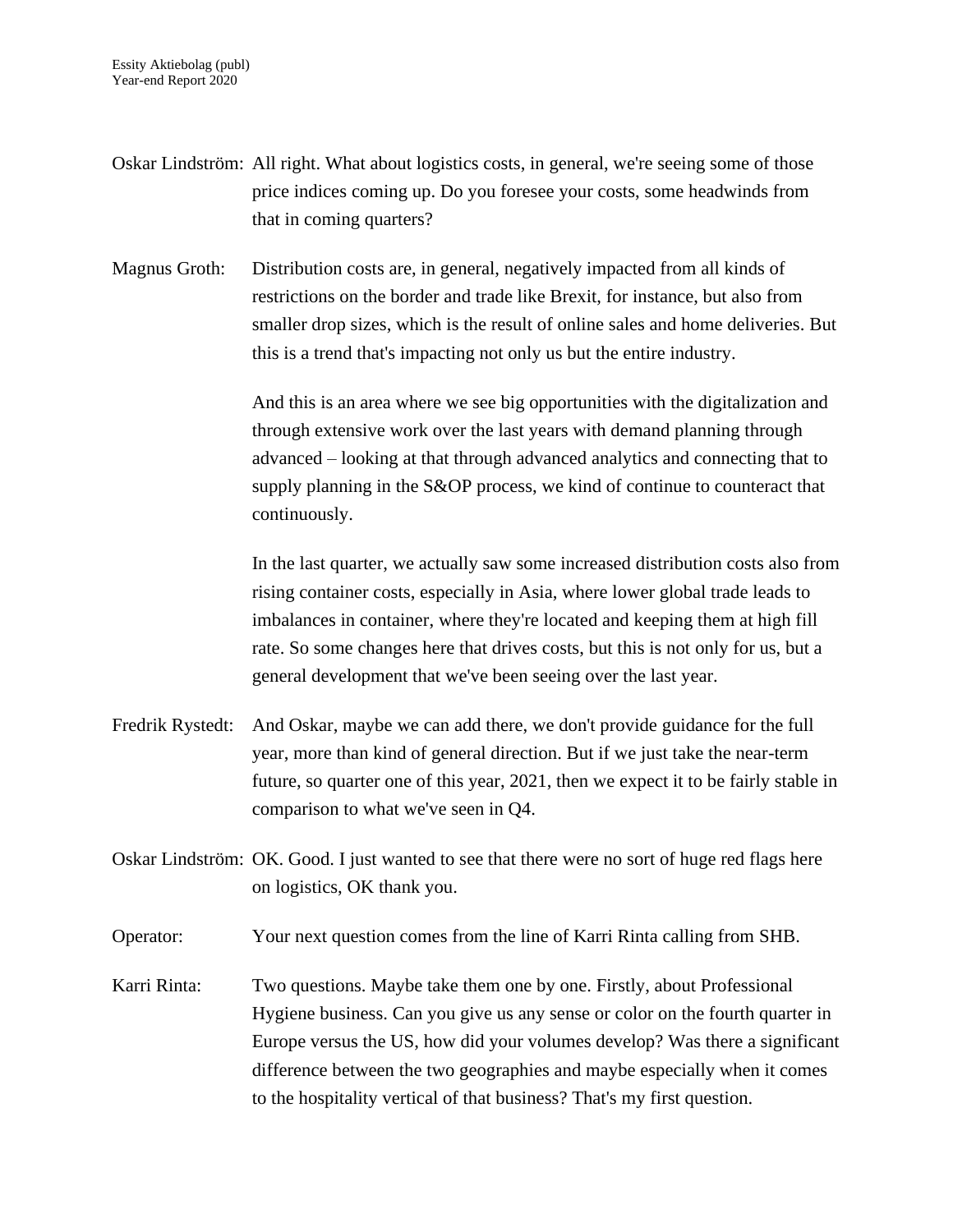Magnus Groth: Yes, there is a big difference, both because of the market conditions, but also because of specific differences in product mix between these two regions. So the decline – the negative sales were much higher in North America than in Europe. And we actually had individual countries and regions like the Nordics where we even saw positive sales in the fourth quarter, which was a result of some opening ups at the beginning of the quarter.

> But overall, a negative development in both areas, but significantly bigger in North America. And this is because in North America, we're even more dependent on hospitality, hotel catering.

So we have a big, big napkin business there, and this is, of course, very dramatically impacted. And on the other hand, that's where we're expecting to see the gradual improvement also based on all the dispensers that we're placing, the increased sales of skin care and so on, as we gradually go back to normal.

Magnus Groth: Fredrik, do you want to add something there.

Fredrik Rystedt: No. I think maybe one thing, and that is, as we have communicated before, Karri, we've also put significant efforts into sectors where we are slightly weaker. So the health and the industrial part, where we have put much more resources – selling resources into those segments in North America and elsewhere.

> And there, we have actually made progress, not yet so visible in the numbers or – but it will be as we go forward. So we're working on kind of all of these fronts, both from a product standpoint and also from a customer segment standpoint. So, of course, that's actually building the strength of the business as we are opening up here in 2021.

Karri Rinta: Great. That's helpful. Then the second question relates to Consumer Tissue. And you mentioned that you are – that you have disclosed that you are sort of looking to improve the structural profitability of that business.

> But when it comes to the margin volatility of that business because typically, you don't hedge your input costs and then your contract cycles are pretty long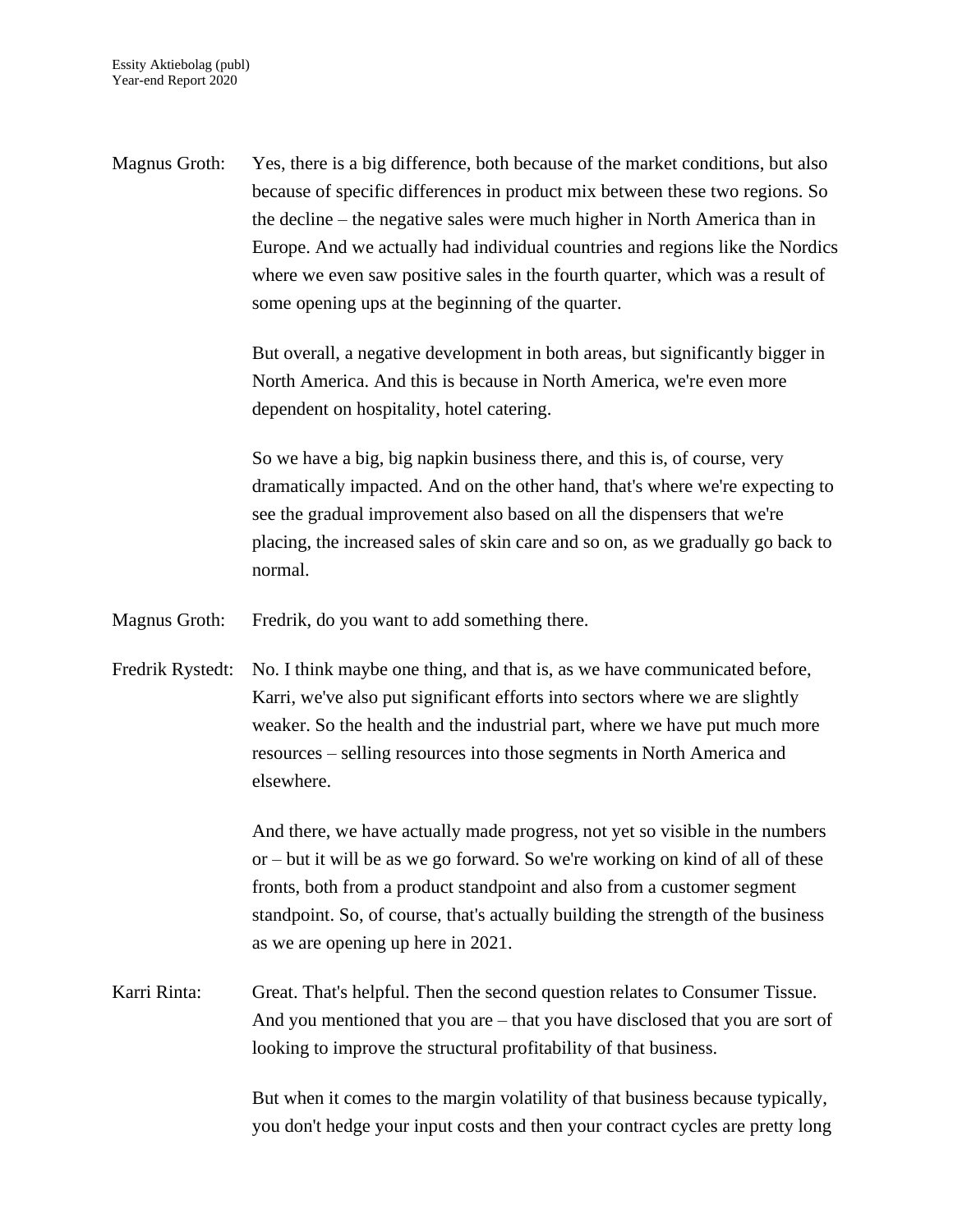with – especially with some of the branded customers. So are you looking into trying to be more – either more hedged on the input cost side or more dynamic in the pricing side going forward? Is there anything that you can or are looking into or plan to do there?

Magnus Groth: We're not planning to do hedging for the reasons we mentioned many times before. We need our sales force to be aware of the changes in the input costs immediately and hedging goes both ways. And we have also benefited from the declining raw material costs when costs come down, prices come down.

> However, we are looking at  $-1$  wouldn't say that we have long contract terms. I think the longest contracts we have with retailers are up to one year. Having said that, yes, we are looking at increasing flexibility in those negotiations to see if we can be more even shorter-term in the contract duration there to allow for them – changes in the underlying raw materials. So that's something that we're working with actively actually in the current negotiations that are ongoing now.

Karri Rinta: And just sort of for reference, what might be a sort of an average duration that you have with your branded retail customers?

Magnus Groth: It's less than a year on average. It's between six months and one year.

Operator: Your next question comes from the line of Faham Baig calling from Credit Suisse.

Faham Baig: A couple of quick ones, if I may. Just a follow-up on the remarks with regards to improving the structural profitability of the business – of the Consumer Tissue business. Of course, we've seen a pretty unprecedented year this year with the retail side, benefiting materially from lockdowns.

> When you talk about structural profitability, what margins are you alluding to, particularly as we go into inflationary raw material environment and already achieve – we began to see some deceleration in Consumer Tissue margins. So any sort of medium-term expectation there would be helpful?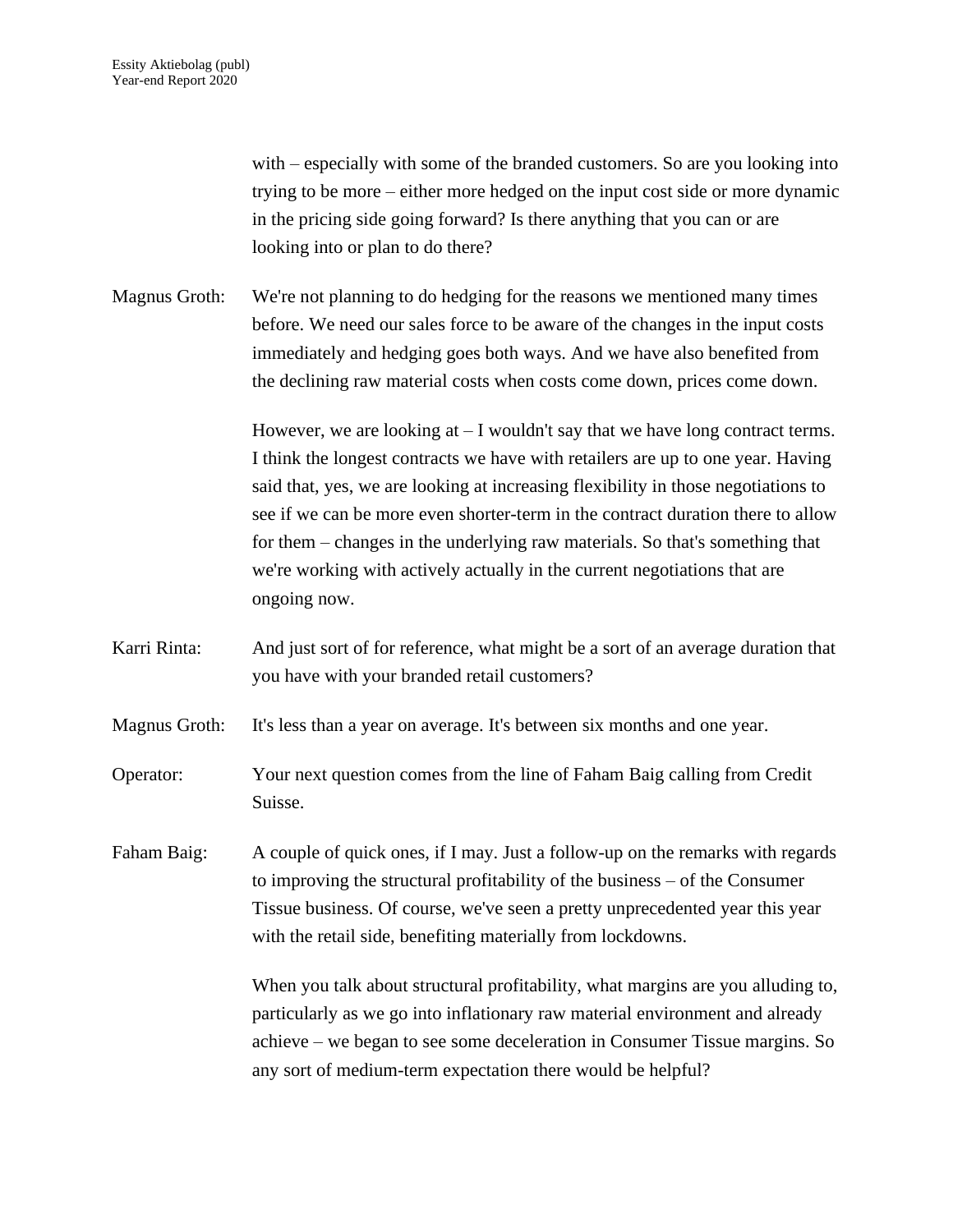A quick question for Fredrik on working capital. I did note a slight – well, a pretty big increase in inventories as a percentage of sales. The highest, I think it's ever been since you became a singly publicly listed company. What are the drivers behind this, would be helpful?

And if I could sneak in a couple of financial questions for Fredrik. Fredrik, could you kindly guide for the year with regards to the potential tax rate, CapEx expectation, and also cash restructuring charges on the cash flow for 2021, would be very helpful?

Magnus Groth: OK. I will soon hand over to you, Fredrik. But, of course, Consumer Tissue being our biggest business area needs to contribute to our overall increased return on capital employed target of over 17 percent, which means purely mathematical that Consumer Tissue needs to be somewhere between 13 percent and 15 percent and during several quarters of last year was, of course, way above 16 percent.

> This is a long-term journey that we've been progressing very successfully for many years and where we see many more opportunities. And we'll continue relentlessly also going forward to increase our margins. They will still be volatile to some extent.

They will still fluctuate, but they should be doing less so as a bigger part of our portfolio is branded, is premium and – which gives us more possibilities, of course, to also negotiate the underlying raw material costs. So that's a very, very clear direction, and it's no change really from what we've been achieving and really where we can show proof points over the last four or five years.

I hand over to you, Fredrik.

Fredrik Rystedt: Yes. Lots of questions there, Faham. So thanks for that. The first – maybe just to add, I think – I'm not sure if you asked about the definition of how we – how we actually define structure, but it is actually our progress in terms of mix and, of course, premiumization brand and everything Magnus just talked about.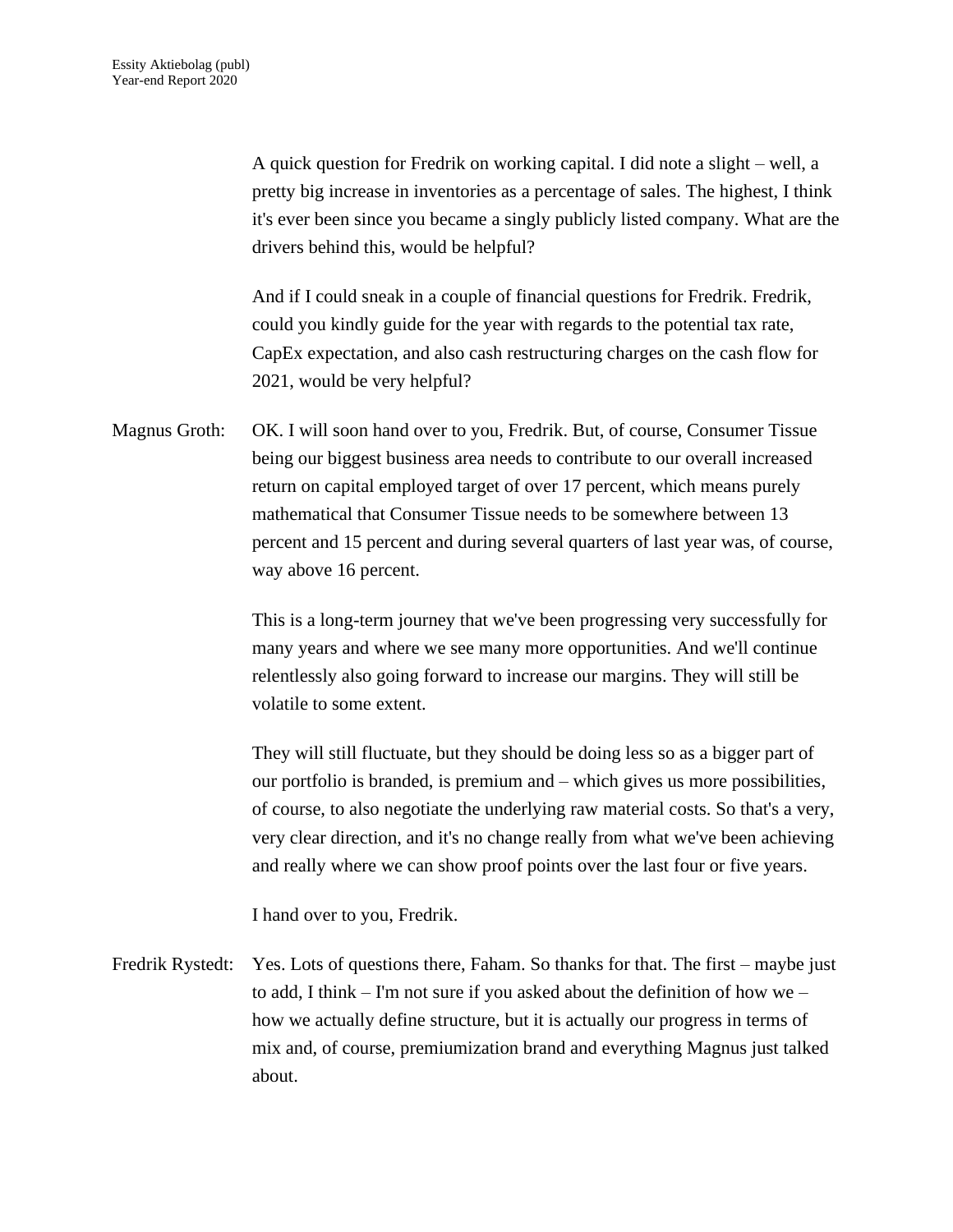And the other part is cost efficiency and, of course, that's both a scale and savings and everything else that comes in there. So we kind of adjust in our own underlying tracking when it comes to raw material and kind of our end pricing, if I put it that way. And this is how we track it over time.

So we can see that – and I think we mentioned that last time, we have increased with several percentage points over the last several years, and we expect to continue to do exactly that. And then, of course, the actual margin will fluctuate as we said.

I think when it comes to inventory, a couple of things. Because of basically the reduction of production volume coming from the lower demand particularly in Professional Hygiene, we've actually seen an increase of the cover days.

And if you look at the increase of the cover days, and this is about finished products, then we actually reached the top in Q3. So Q2 and Q3 being on similar levels, if you take the group as a whole. And then in Q4, we actually came down in cover days. So it's actually going in the right direction because of volume and of course, also because of just general reduction.

And we expect days in stock to continue to actually more normalize. And over the longer perspective, of course, from an – yes, as parts of the digital projects that we talked about over time, the additional capabilities we will have in demand and supply planning and many other things, of course, we are going to be able to have a lower days in stock over time. So generally, I think we're not concerned about the level. It's going in the right direction. And over time, of course, it will gradually decrease.

When you come to the tax rate, we are approximately structurally around about 25 percent. There has been, you can say, a bit of both positive and negative if you look at the gradual movement. So the increase in profitability has actually brought a slight negative, you can say, overall tax – structural tax rate implications simply because we actually make money in countries with relatively high tax rates.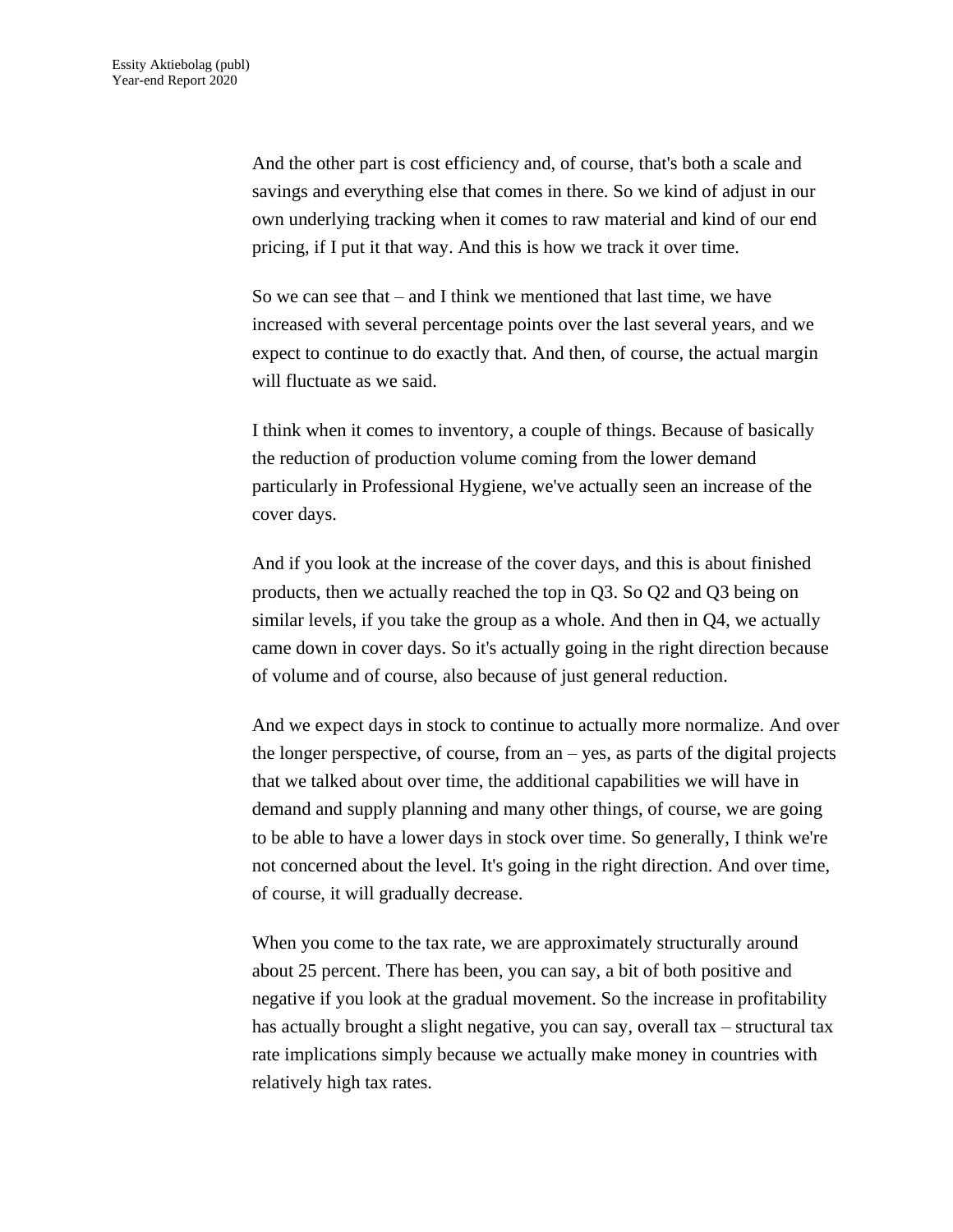So that's been quite negative, and there's been a couple of other movements that taken it down. So we are roughly at the same level of about 25 percent in structural tax rates that we have been before. It may be slightly lower than that, but approximately that level.

On the structural cash out, we are not giving that number. And of course, one of the reasons is that we simply cannot actually say before we have communicated any potential action there. But from what we have communicated and the cash outlays in terms of the structural costs, not a lot actually in 2021.

- Fredrik Rystedt: CapEx. So we should be roughly about SEK 7.5bn for 2021, approximately in that level.
- Magnus Groth: Move on. I think we're closing on the hour, but we have a number of questions. So I think if we can work through the remaining five persons asking questions will be fine.
- Operator: OK. So your next question comes from the line of Virendra Chauhan calling from AlphaValue.
- Virendra Chauhan: So could you talk us through the inventory levels across the various segments. And – I mean, is there anything abnormal in terms of higher or lower than what you would normally be seeing?

And then secondly, in terms of Professional Hygiene, any color on when do you expect this business to be back to growth and even better to pre-crisis levels, any kind of an insight into that, if you have, that would be great?

Magnus Groth: OK. So when it comes to raw material inventories, we did have  $a$  – some buildup during last year when there was uncertainty about supply security and especially in China. So – but that's normalizing. And I think that was also part of what Fredrik mentioned. And we don't have any exceptional inventory levels anywhere else that we are aware of currently in any of the categories or anywhere in the delivery chain. So we don't expect any kind of big destockings or anything like that going forward.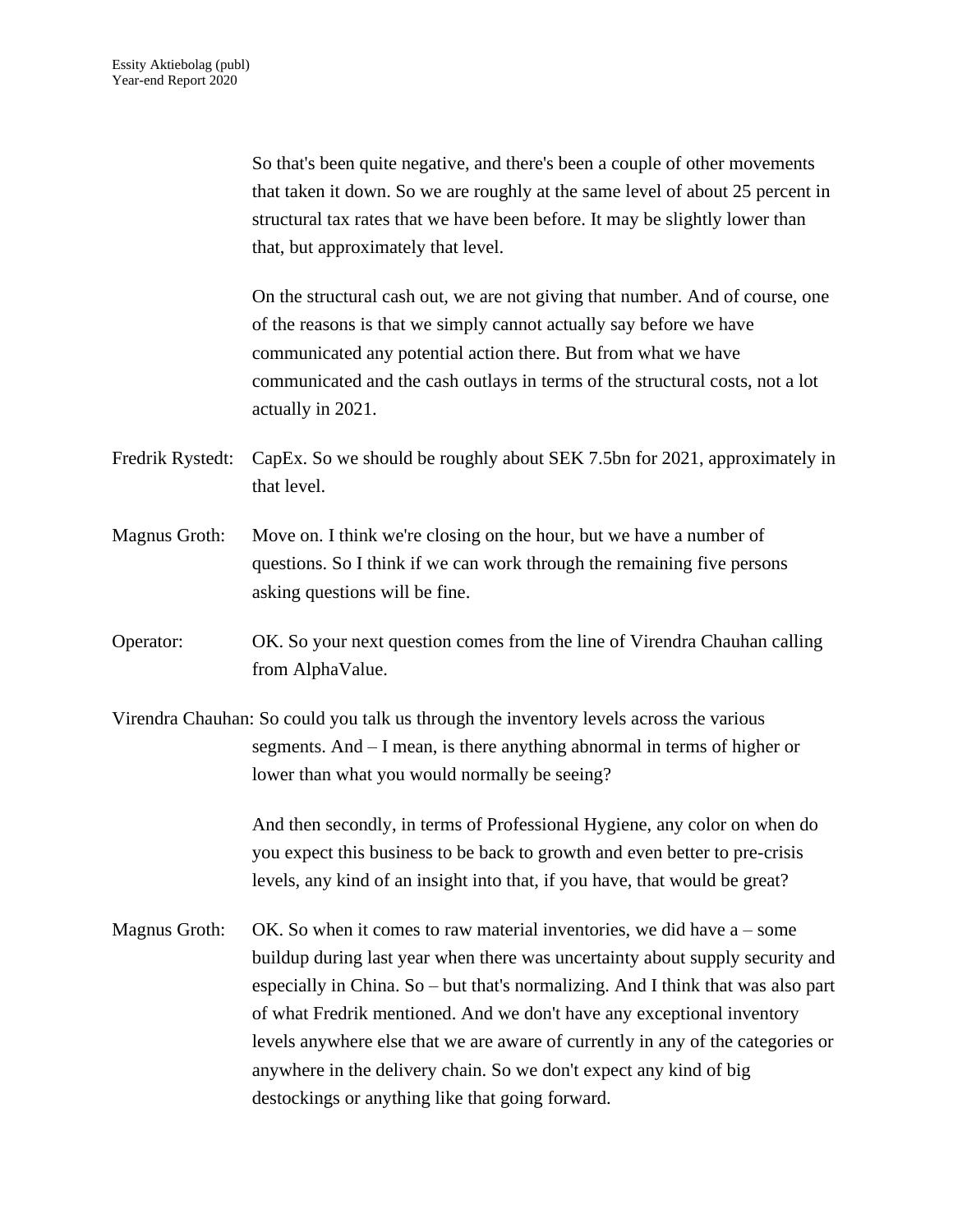When it comes to Professional Hygiene, this will depend very much with the efficiency of the vaccines. And, of course, this is great news for Professional Hygiene. And I think my guess is as good as yours, when we will start seeing a return to a more normal travel patterns and people able to returning to the offices and so on.

First quarter will be very challenging because we are in the midst of severe lockdowns, even maybe the most severe lockdowns in many parts of the world, while, of course, we have a very challenging comparable to last year when we saw stock building in Professional Hygiene.

I think that's the only answer I can give on Professional Hygiene. But overall, throughout the year, we expect a gradual improvement as life goes back to normal following the vaccine programs.

- Operator: Your next question comes from the line of Sanath Sudarsan, and he's calling from Morgan Stanley.
- Sanath Sudarsan: Three questions from me. Hopefully, it should be very quick. First one on ROCE development. You reported about 200 basis points of ROCE development this year. If it just puts you off by about 100 basis points of your next five-year target of 17 percent. So how should we think about this progression over the next few years and specifically next year. Is this a more stable level of ROCE that you see for the business? Or should we expect some moderation before it picks up again in the future years?

Secondly, on the FX impact on margins. I mean, you made a point about emerging markets seeing a very good improvement in margins overall. Has FX been a headwind for you in these businesses overall and specifically in the fourth quarter, given how strong FX has been a headwind for you, is there a margin impact for the same, please?

And then lastly, on e-commerce. Could you just give us a sense about how your operating cost structure has evolved or needs to evolve to kind of make this business more profitable given you sell more premium brands in digital, of course, your gross margin profile would be higher, but how do you evolve your operating margin profile?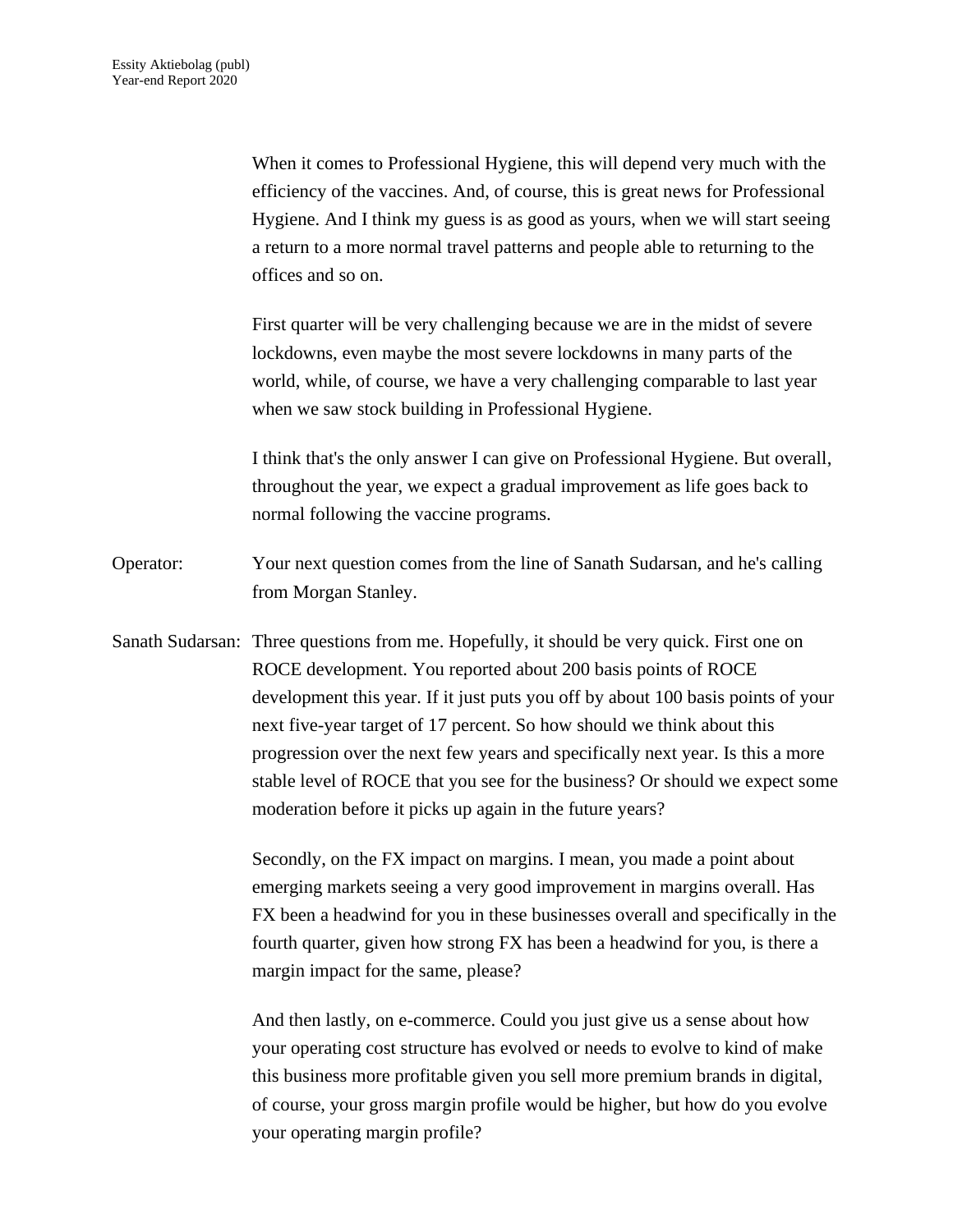Magnus Groth: Start with the third question before handing over to Fredrik. We are seeing that margins are becoming more and more similar between e-commerce and brick-and-mortar sales, as I think everyone is learning how to manage the cost of the last mile. So it's not a big topic for us internally. We just want to be in the fastest-growing winning channels, and we don't see a big margin impact one way or the other from that actually.

> Then when it comes to ROCE progression, of course, since most of the ROCE improvement will come from improvements in the margin. And since we don't give a forecast on that, I don't think we can answer that. I just want to emphasize that the above 17 percent ROCE target is for 2025. So it's a few years out, and there will be, of course, uncertainties in this time period. But we believe that we have a very sound underlying strategy getting there by 2025 at the latest.

I hand over to you, Fredrik.

Fredrik Rystedt: Yes. Thanks, Magnus. And hi Sanath. Maybe just to complement that ROCE question. I think we also communicated very clearly last quarter that part of that improvement, of course, comes from underlying performance and mix and cost efficiency and other things that we're talking about now.

> But we also had specifically gains from the Manufacturing Roadmap that we will come back to later in this year and also the digital projects that we're doing. So, of course, most of those savings are some time out. And of course, we, as Magnus alluded to a bit in his presentation, there is another kind of components of value creation, and that's growth. So I think we are, of course, aiming to continue to grow the company a lot and reinvest also quite a lot of what we gain into that growth ambition.

So there is going to be that balance, and we stick to what we said before that we will gradually, over time, reach that target, but we will also strive for the high growth. So it's a balance.

I think when it comes to the FX impact, we don't provide specifically transaction impact for the entire company. Just to give you a bit of flavor,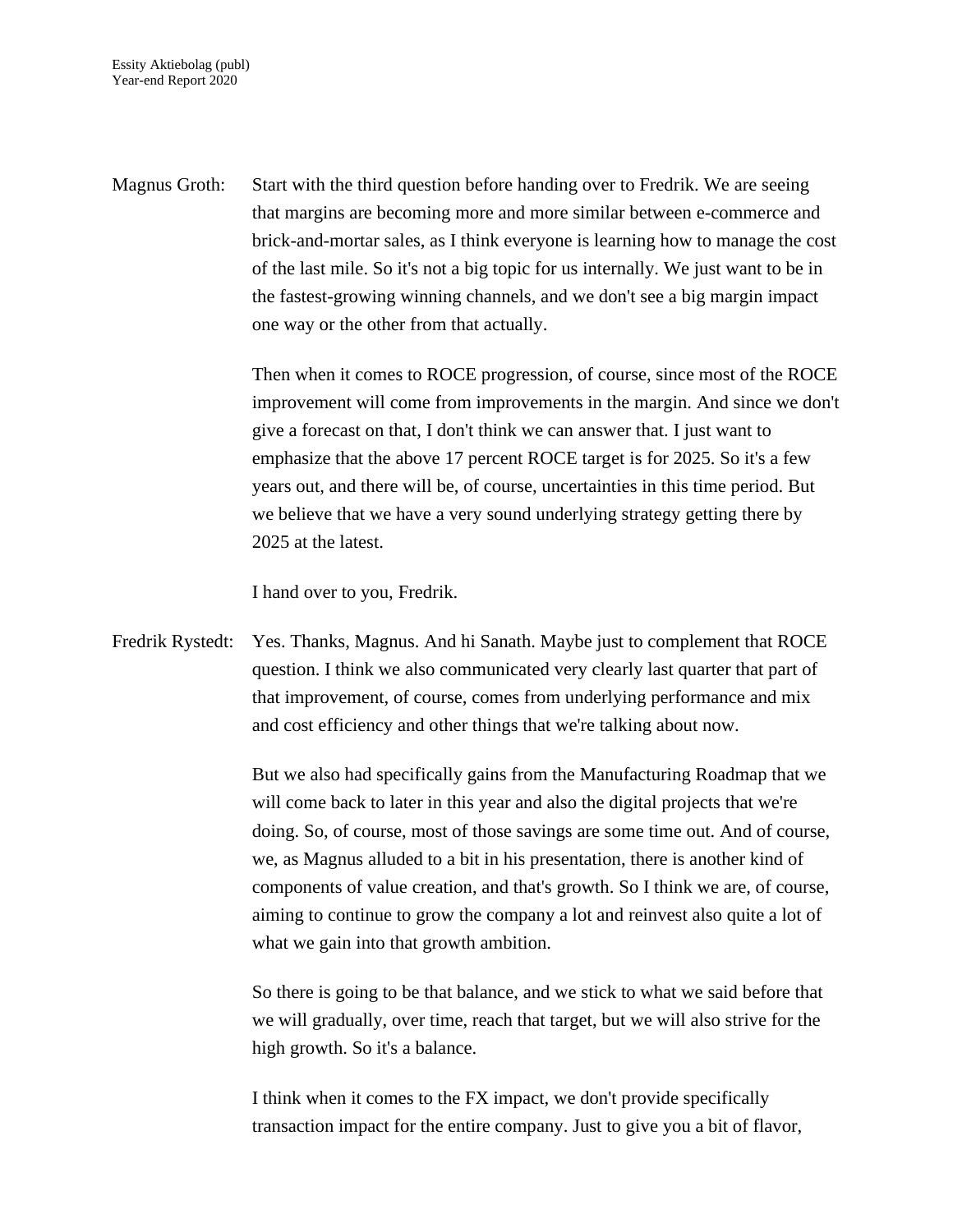actually, we had a positive transaction impact when it comes to raw material because a lot of raw material is purchased in US dollars, and the weakening of that has actually been beneficial at least to part of our company. So if you look at cost of goods sold, it's about  $60 - a$  bit over SEK 60m, positive, in this quarter.

When it comes to the rest of the transactional impact, and there is a bit of flows in various directions of products, and we have a little bit of an uneven cost distribution but, in general, it's not really material. So this is why we don't provide a total transaction impact. It doesn't have a material impact. So I think the more important thing is to look at is the cost of goods sold, and that's roughly about SEK 60m.

- Sanath Sudarsan: Just to follow-up on that. So is there an impact from FX that you need to recover via pricing next year? Or is this a structural benefit for you, so you don't have to really recover that as such?
- Fredrik Rystedt: No. I mean, if you take one I mean, there are many, you can say. So it's hard to discuss every single one. I'll just make a couple of examples. We have, as I said, an uneven cost distribution in so we have costs in countries where you have the strengthening currency, making that slightly more expensive. And then, of course, we're flexible and agile.

So we put resources, perhaps redistribute resources somewhat. There's another example. If you take the British pound has been – versus euro, actually weaker in this quarter in comparison. That's now strengthened now. So that will be slightly positive as we go forward. There are many things like this and we constantly act make sure that we capture the best of our ability and to be flexible there. So not really specifically anything. It's more business as usual.

- Operator: Your next question comes from the line of Iain Simpson calling from Barclays.
- Iain Simpson: Just very quickly from me. It would be great if in Consumer Tissue, you could just let us know how much of that was bathroom tissue and how much was household tissue? And I think earlier, you talked about how a proportion of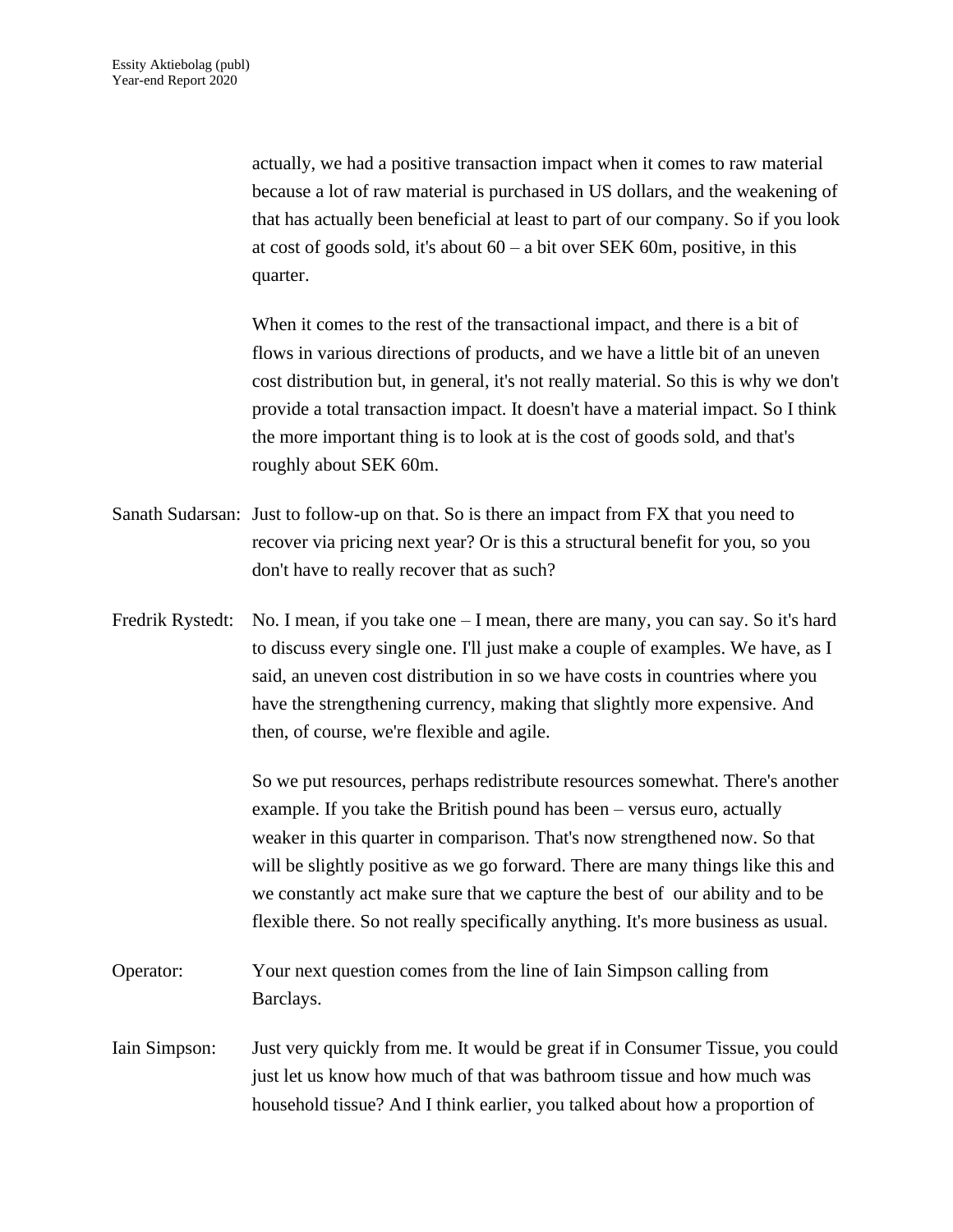Baby Care was wipes rather than diapers. Apologies if I missed the number, but if you could just quantify that as well, that would be great.

- Magnus Groth: OK. I will hand over to Fredrik. I'm not sure I have those numbers top of mind.
- Fredrik Rystedt: Yes. Wonderful. Thanks for giving that question. Actually, I'm a little bit unsure. We don't actually provide the number, to my knowledge, exactly how much – we have done it for Professional Hygiene because it has a bit of importance there. When it comes to Consumer Tissue, we have not actually provided what is bathroom tissue and not. I can check that, but that's my recollection that we actually don't provide that number.

When it comes to wipes in baby, it's a fairly small portion. So, of course, most of it is diapers. But there is a bit of portion...

- Magnus Groth: So maybe I exaggerated that number, Fredrik, and we will have to come back on that.
- Fredrik Rystedt: Yes, let's come back on that.
- Magnus Groth: OK. Just looking at the tissue segment, there hasn't been a huge actually growth in bathroom tissue by increased home usage. It's not massive, but it is enough, of course, to have a positive impact. Same in kitchen rolls. While we actually see a lower consumption of hankies because of less flu. There hasn't been a flu season this year. So some changes there in the mix. But, of course, overall, positive due to an increased focus on hygiene.
- Operator: Your next question comes from the line of John Ennis from Goldman Sachs.
- John Ennis: I just had a small follow-up on the promotional outlook, but in Europe. Can you detail the first half 2020 impact from having low levels of promotion in European tissue business because my understanding is that you'll be lapping relatively low promotions given COVID-19, and it'd be helpful just to know how much of a boost this was in the base year to help us in modeling 2021?
- Magnus Groth: I don't think we can answer that question.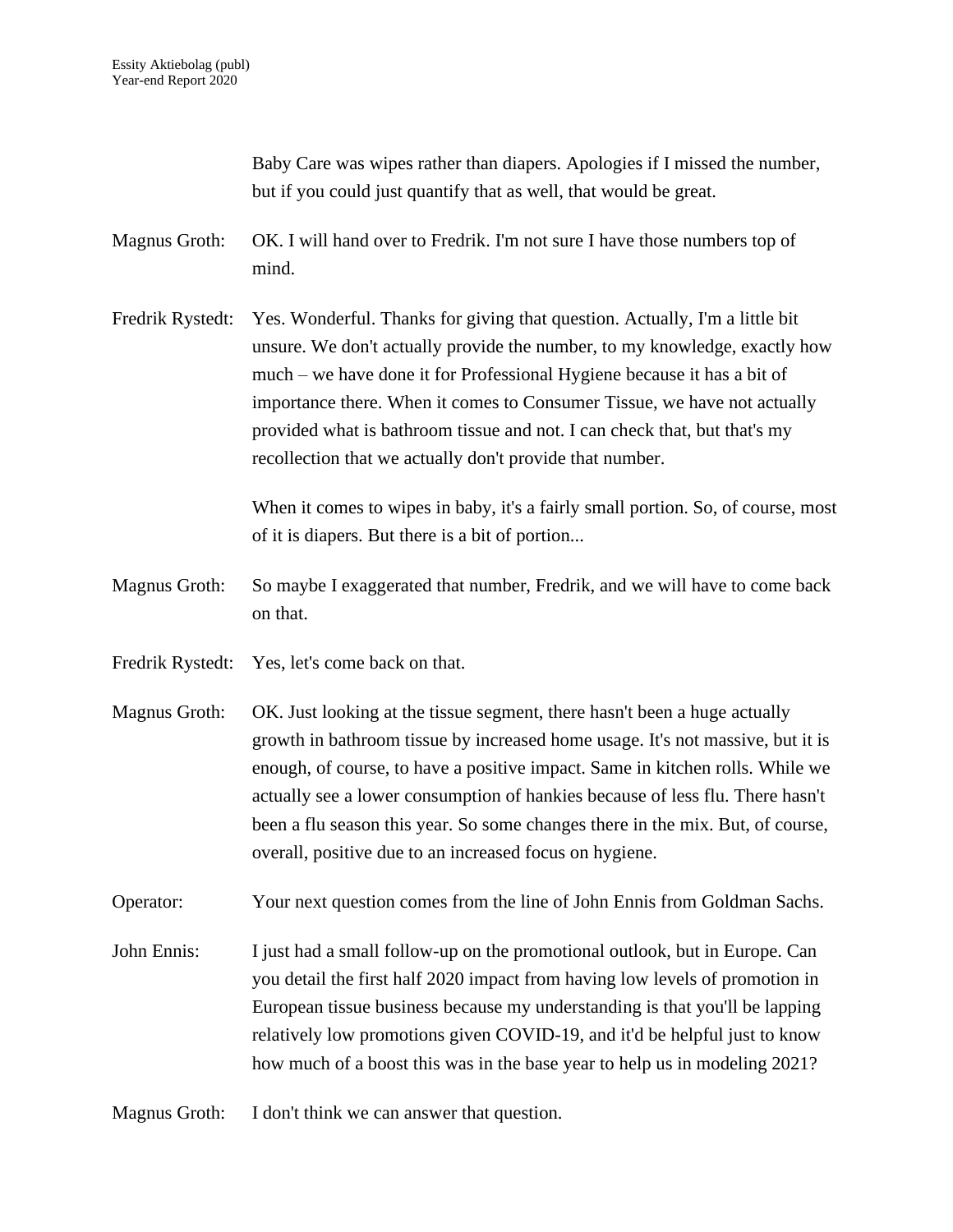Fredrik Rystedt: No, we cannot know. It's impossible to answer.

- Operator: So your final question comes from the line of Anubhav Malhotra calling from Liberum.
- Anubhav Malhotra:Just a small simple one for me. If you could give us a sense of the performance in Professional Hygiene when restrictions were easier in the last quarter compared to in the last couple of months and restrictions tightened. So maybe a breakup of like-for-like growth between October, November and December, if possible?
- Magnus Groth: How much did we grow, I guess, in 2019 in the fourth quarter? But, of course, growth is down 15 percent compared to 2019. And margins are down 3 percent, 4 percent as we presented. I don't know if that answers the question.
- Fredrik Rystedt: I guess, I would just add there, I think that was your question, what the performance was in October, November and December or the distribution in the quarter. Was that...
- Anubhav Malhotra:Yes, distribution within the quarter between October, November, December 2020.
- Fredrik Rystedt: Yes. We haven't actually disclosed, but it's really difficult to actually state that. No material differences between the months in comparison to a normal path.

And if anything, maybe slightly easier or better in October; a little bit tougher than, of course, in November and December, but no material differences actually. So it was quite normal from a pattern description, but just on a lower level because of the restriction.

Magnus Groth: OK. So to sum up, the strongest margins and the strongest operating profits ever in 2020. We have a positive view on the markets in 2021 based on the ongoing vaccine programs and the gradual opening up that we expect in the second half of the year. And we feel that we're in good shape.